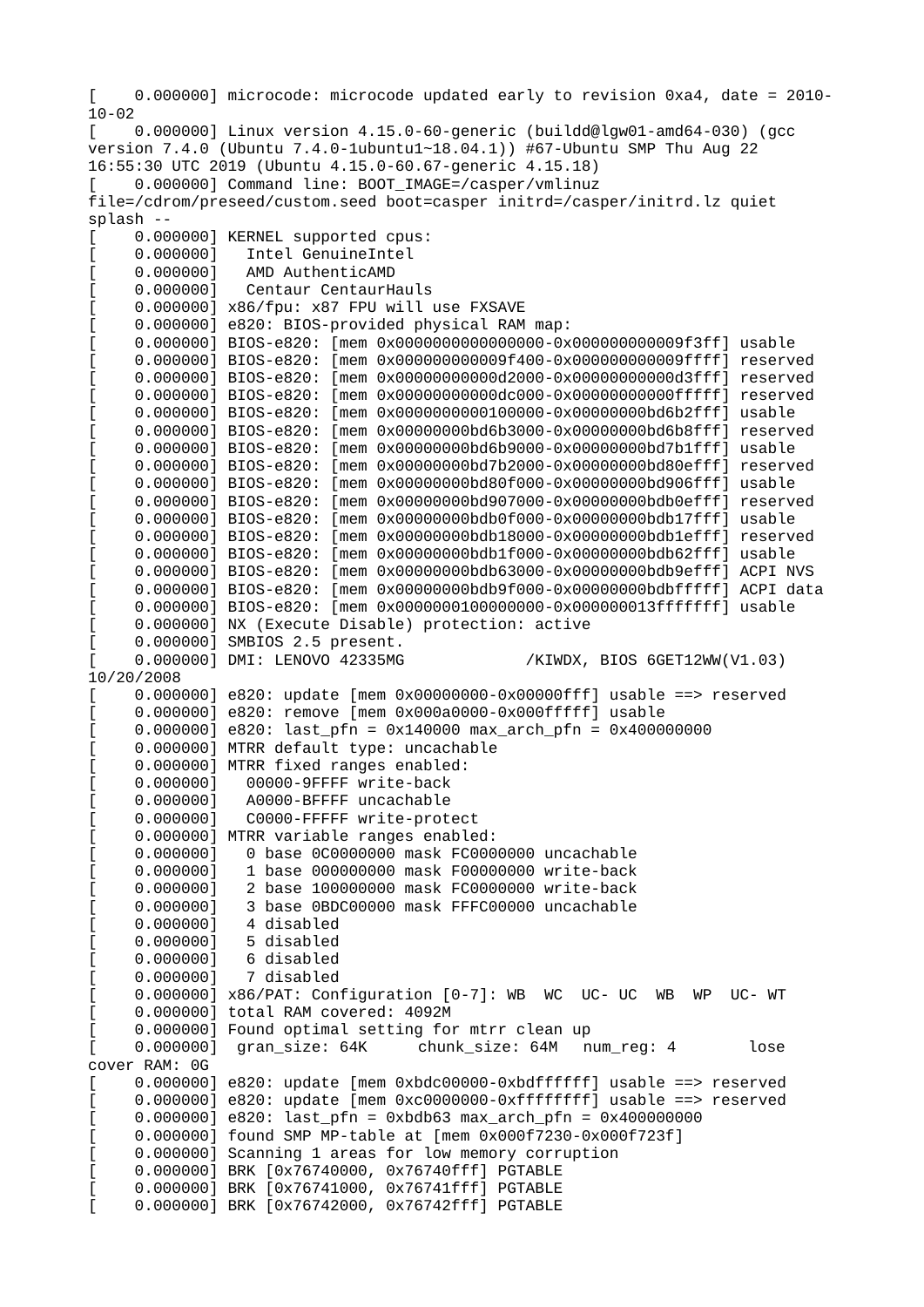[ 0.000000] BRK [0x76743000, 0x76743fff] PGTABLE [ 0.000000] BRK [0x76744000, 0x76744fff] PGTABLE [ 0.000000] BRK [0x76745000, 0x76745fff] PGTABLE [ 0.000000] BRK [0x76746000, 0x76746fff] PGTABLE 0.000000] RAMDISK: [mem 0x7ca32000-0x7fffffff] 0.000000] ACPI: Early table checksum verification disabled [ 0.000000] ACPI: RSDP 0x00000000000F7190 000024 (v02 LENOVO) [ 0.000000] ACPI: XSDT 0x00000000BDBF624E 00006C (v01 LENOVO TP-6G 00000000 LTP 00000000) [ 0.000000] ACPI: FACP 0x00000000BDBE8000 0000F4 (v03 LENOVO TP-6G 00000001 ALAN 00000001) [ 0.000000] ACPI: DSDT 0x00000000BDBE9000 00693C (v02 LENOVO TP-6G 00000001 INTL 20050624) [ 0.000000] ACPI: FACS 0x00000000BDB9EFC0 000040 0.000000] ACPI: FACS 0x00000000BDB9EFC0 000040 [ 0.000000] ACPI: HPET 0x00000000BDBFCD86 000038 (v01 LENOVO TP-6G 00000001 LOHR 0000005A) [ 0.000000] ACPI: MCFG 0x00000000BDBFCDBE 00003C (v01 LENOVO TP-6G 00000001 LOHR 0000005A) [ 0.000000] ACPI: SLIC 0x00000000BDBFCDFA 000176 (v01 LENOVO TP-6G 00000001 TBD 00000001) [ 0.000000] ACPI: APIC 0x00000000BDBFCF70 000068 (v01 PTLTD ? APIC 00000000 LTP 00000000) [ 0.000000] ACPI: BOOT 0x00000000BDBFCFD8 000028 (v01 PTLTD \$SBFTBL\$ 00000000 LTP 00000001) [ 0.000000] ACPI: SSDT 0x00000000BDBE7000 000655 (v01 PmRef CpuPm 00003000 INTL 20050624) [ 0.000000] ACPI: SSDT 0x00000000BDBE6000 000259 (v01 PmRef Cpu0Tst 00003000 INTL 20050624) [ 0.000000] ACPI: SSDT 0x00000000BDBE5000 00020F (v01 PmRef ApTst 00003000 INTL 20050624) 0.000000] ACPI: Local APIC address 0xfee00000 0.000000] No NUMA configuration found 0.0000001 Faking a node at [mem 0x00000000000000000-0x0000000013fffffff] [ 0.000000] NODE\_DATA(0) allocated [mem 0x13ffd2000-0x13fffcfff] 0.000000] tsc: Fast TSC calibration failed [ 0.000000] tsc: Using PIT calibration value [ 0.000000] Zone ranges: 0.000000] DMA [mem 0x00000000000001000-0x0000000000ffffff] 0.000000] DMA32 [mem 0x0000000000000000-0x00000000ffffffff]<br>0.000000] Normal [mem 0x00000000100000000-0x000000013fffffff] [ 0.000000] Normal [mem 0x0000000100000000-0x000000013fffffff] 0.0000001 Device empty 0.000000] Movable zone start for each node 0.000000] Early memory node ranges [ 0.000000] node 0: [mem 0x0000000000001000-0x000000000009efff] [ 0.000000] node 0: [mem 0x0000000000100000-0x00000000bd6b2fff] [ 0.000000] node 0: [mem 0x00000000bd6b9000-0x00000000bd7b1fff] [ 0.000000] node 0: [mem 0x00000000bd80f000-0x00000000bd906fff]  $[ 0.000000]$  node 0: [mem 0x0000000bdb0f000-0x0000000bdb17fff]<br>0.000000] node 0: [mem 0x00000000bdb1f000-0x0000000bdb62fff]  $[ 0.000000]$  node 0:  $[$ mem 0x00000000bdb1f000-0x0000000bdb62fff $\bar{1}$ <br>0.000000] node 0: [mem 0x000000010000000-0x000000013fffffff] 0: [mem 0x00000001000000000-0x000000013fffffff] 0.000000] Reserved but unavailable: 98 pages [ 0.000000] Initmem setup node 0 [mem 0x0000000000001000-0x000000013fffffff] 0.000000] On node 0 totalpages: 1038479 0.000000] DMA zone: 64 pages used for memmap 0.000000] DMA zone: 21 pages reserved<br>0.000000] DMA zone: 3998 pages, LIFO l 0.000000] DMA zone: 3998 pages, LIFO batch:0<br>0.000000] DMA32 zone: 12068 pages used for m DMA32 zone: 12068 pages used for memmap 0.000000] DMA32 zone: 772337 pages, LIFO batch:31 0.000000] Normal zone: 4096 pages used for memmap 0.000000] Normal zone: 262144 pages, LIFO batch:31 [ 0.000000] Reserving Intel graphics memory at 0x00000000be000000- 0x00000000bfffffff [ 0.000000] ACPI: PM-Timer IO Port: 0x408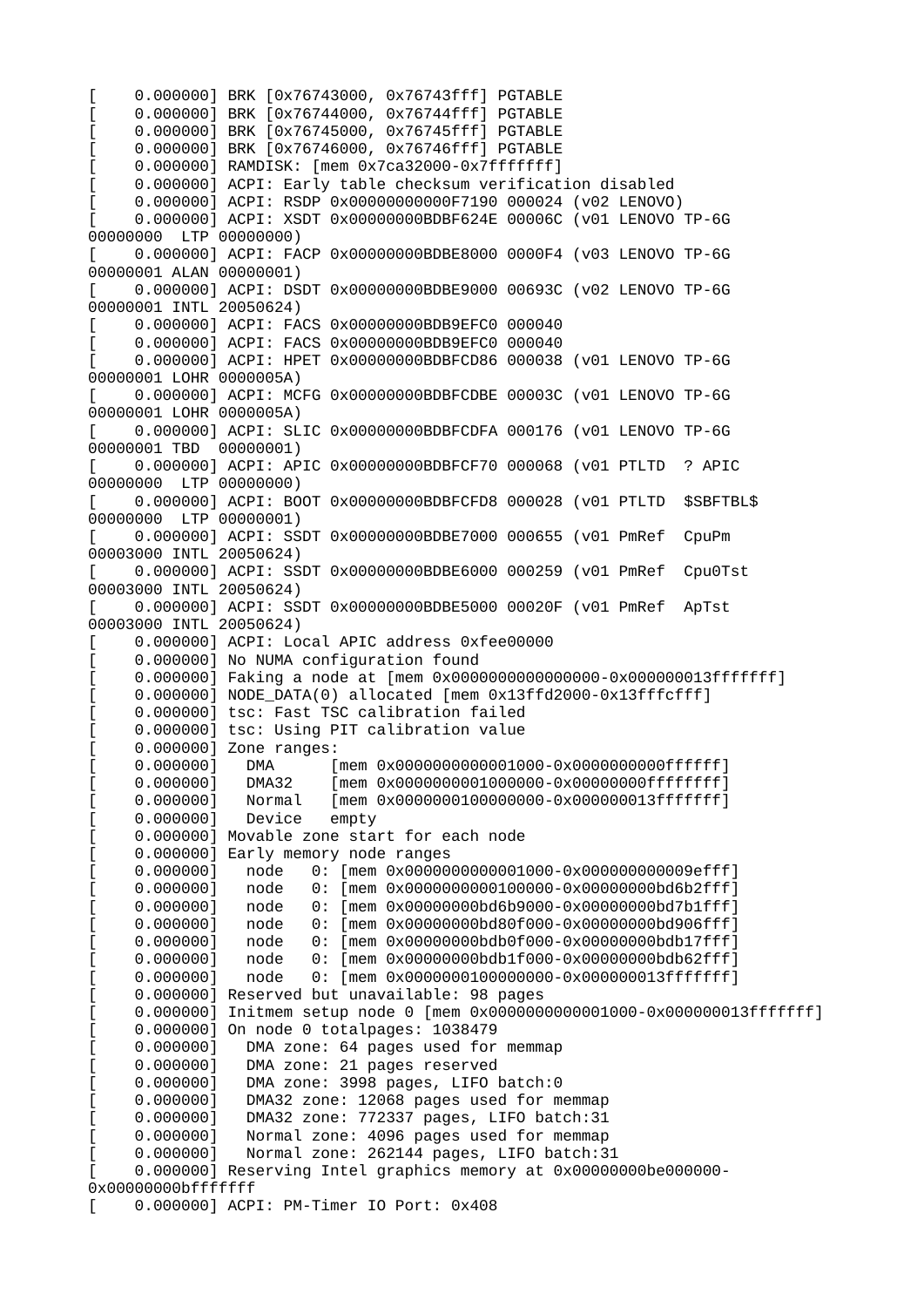0.000000] ACPI: Local APIC address 0xfee00000 [ 0.000000] ACPI: LAPIC\_NMI (acpi\_id[0x00] high edge lint[0x1]) [ 0.000000] ACPI: LAPIC\_NMI (acpi\_id[0x01] high edge lint[0x1]) [ 0.000000] IOAPIC[0]: apic\_id 2, version 32, address 0xfec00000, GSI 0-23 [ 0.000000] ACPI: INT\_SRC\_OVR (bus 0 bus\_irq 0 global\_irq 2 high edge) [ 0.000000] ACPI: INT\_SRC\_OVR (bus 0 bus\_irq 9 global\_irq 9 high level) [ 0.000000] ACPI: IRQ0 used by override. [ 0.000000] ACPI: IRQ9 used by override. [ 0.000000] Using ACPI (MADT) for SMP configuration information [ 0.000000] ACPI: HPET id: 0x8086a201 base: 0xfed00000 0.000000] smpboot: Allowing 2 CPUs, 0 hotplug CPUs 0.000000] PM: Registered nosave memory: [mem 0x00000000-0x00000fff] 0.000000] PM: Registered nosave memory: [mem 0x0009f000-0x0009ffff]  $0.000000$ ] PM: Registered nosave memory: [mem 0x000a0000-0x000d1fff] 0.000000] PM: Registered nosave memory: [mem 0x000d2000-0x000d3fff] 0.000000] PM: Registered nosave memory: [mem 0x000d4000-0x000dbfff] 0.000000] PM: Registered nosave memory: [mem 0x000dc000-0x000fffff] 0.000000] PM: Registered nosave memory: [mem 0xbd6b3000-0xbd6b8fff] 0.000000] PM: Registered nosave memory: [mem 0xbd7b2000-0xbd80efff] [ 0.000000] PM: Registered nosave memory: [mem 0xbd907000-0xbdb0efff] 0.000000] PM: Registered nosave memory: [mem 0xbdb18000-0xbdb1efff] [ 0.000000] PM: Registered nosave memory: [mem 0xbdb63000-0xbdb9efff] 0.000000] PM: Registered nosave memory: [mem 0xbdb9f000-0xbdbfffff] 0.000000] PM: Registered nosave memory: [mem 0xbdc00000-0xbdffffff] [ 0.000000] PM: Registered nosave memory: [mem 0xbe000000-0xbfffffff] [ 0.000000] PM: Registered nosave memory: [mem 0xc0000000-0xffffffff] [ 0.000000] e820: [mem 0xc0000000-0xffffffff] available for PCI devices 0.000000] Booting paravirtualized kernel on bare hardware 0.000000] clocksource: refined-jiffies: mask: 0xffffffff max\_cycles: 0xffffffff, max\_idle\_ns: 7645519600211568 ns [ 0.000000] random: get\_random\_bytes called from start\_kernel+0x99/0x4fd with crng\_init=0 [ 0.000000] setup\_percpu: NR\_CPUS:8192 nr\_cpumask\_bits:2 nr\_cpu\_ids:2 nr\_node\_ids:1 [ 0.000000] percpu: Embedded 46 pages/cpu s151552 r8192 d28672 u1048576 [ 0.000000] pcpu-alloc: s151552 r8192 d28672 u1048576 alloc=1\*2097152 [ 0.000000] pcpu-alloc: [0] 0 1 [ 0.000000] Built 1 zonelists, mobility grouping on. Total pages: 1022230 0.0000001 Policy zone: Normal [ 0.000000] Kernel command line: BOOT\_IMAGE=/casper/vmlinuz file=/cdrom/preseed/custom.seed boot=casper initrd=/casper/initrd.lz quiet splash -- 0.000000] Calgary: detecting Calgary via BIOS EBDA area [ 0.000000] Calgary: Unable to locate Rio Grande table in EBDA - bailing! [ 0.000000] Memory: 3938692K/4153916K available (12300K kernel code, 2481K rwdata, 4172K rodata, 2436K init, 2384K bss, 215224K reserved, 0K cma-reserved) [ 0.000000] SLUB: HWalign=64, Order=0-3, MinObjects=0, CPUs=2, Nodes=1 [ 0.000000] Kernel/User page tables isolation: enabled 0.000000] ftrace: allocating 39306 entries in 154 pages 0.000000] Hierarchical RCU implementation.<br>0.000000] RCU restricting CPUs from NR\_0 0.000000] RCU restricting CPUs from NR\_CPUS=8192 to nr\_cpu\_ids=2.<br>0.000000] Tasks RCU enabled. Tasks RCU enabled. 0.000000] RCU: Adjusting geometry for rcu\_fanout\_leaf=16, nr\_cpu\_ids=2 0.000000] NR\_IRQS: 524544, nr\_irqs: 440, preallocated irqs: 16 [ 0.000000] Console: colour VGA+ 80x25 0.000000] console [tty0] enabled [ 0.000000] ACPI: Core revision 20170831 0.000000] ACPI: 4 ACPI AML tables successfully acquired and loaded 0.000000] clocksource: hpet: mask: 0xffffffff max\_cycles: 0xffffffff, max\_idle\_ns: 133484882848 ns 0.000000] hpet clockevent registered [ 0.000000] APIC: Switch to symmetric I/O mode setup [ 0.000000] ..TIMER: vector=0x30 apic1=0 pin1=2 apic2=-1 pin2=-1 [ 0.020000] tsc: Fast TSC calibration failed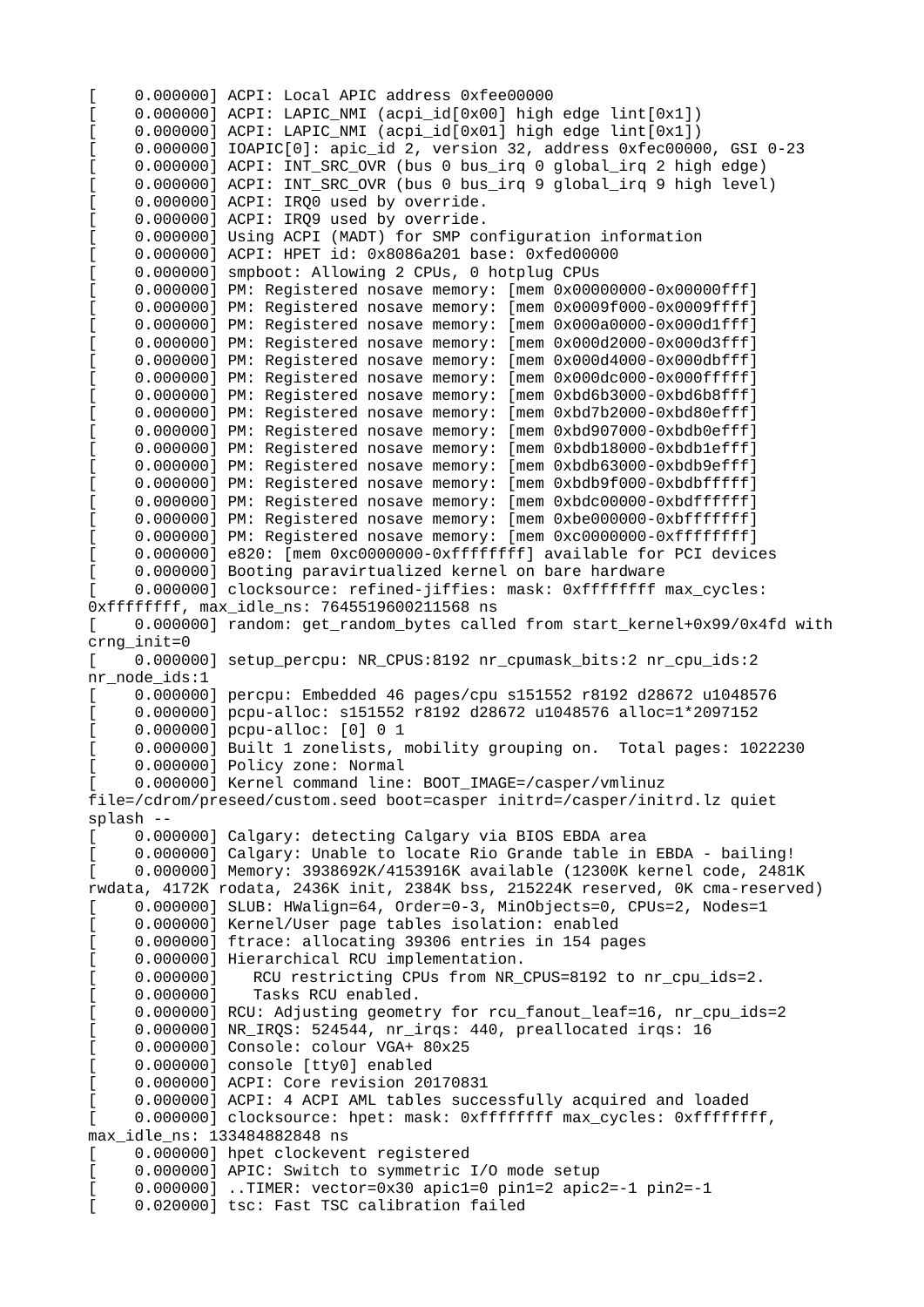[ 0.028000] tsc: PIT calibration matches HPET. 1 loops [ 0.028000] tsc: Detected 2161.192 MHz processor [ 0.028000] Calibrating delay loop (skipped), value calculated using timer frequency.. 4322.38 BogoMIPS (lpj=8644768) [ 0.028000] pid\_max: default: 32768 minimum: 301 [ 0.028000] Security Framework initialized [ 0.028000] Yama: becoming mindful. [ 0.028000] AppArmor: AppArmor initialized [ 0.033500] Dentry cache hash table entries: 524288 (order: 10, 4194304 bytes) 0.034844] Inode-cache hash table entries: 262144 (order: 9, 2097152 bytes) 0.034928] Mount-cache hash table entries: 8192 (order: 4, 65536 bytes) [ 0.034973] Mountpoint-cache hash table entries: 8192 (order: 4, 65536 bytes) 0.035407] CPU0: Thermal monitoring enabled (TM2) 0.035412] process: using mwait in idle threads 0.035418] Last level iTLB entries: 4KB 128, 2MB 4, 4MB 4 [ 0.035419] Last level dTLB entries: 4KB 256, 2MB 0, 4MB 32, 1GB 0 [ 0.035421] Spectre V1 : Mitigation: usercopy/swapgs barriers and \_\_user pointer sanitization [ 0.035423] Spectre V2 : Mitigation: Full generic retpoline [ 0.035424] Spectre V2 : Spectre v2 / SpectreRSB mitigation: Filling RSB on context switch 0.035425] Speculative Store Bypass: Vulnerable [ 0.035469] MDS: Vulnerable: Clear CPU buffers attempted, no microcode 0.035714] Freeing SMP alternatives memory: 36K  $0.044000$ ] smpboot: CPU0: Intel(R) Pentium(R) Dual CPU T3400 @ 2.16GHz (family: 0x6, model: 0xf, stepping: 0xd) 0.044000] Performance Events: PEBS fmt0+, Core2 events, Intel PMU driver. 0.044000] core: PEBS disabled due to CPU errata  $[ 0.044000]$  ... version: 2<br> $[ 0.044000]$  ... bit width: 40  $[0.044000]$  ... bit width:  $[0.044000]$  ... generic registers:  $[2.0000]$ [ 0.044000] ... generic registers: 2 [ 0.044000] ... value mask: 000000ffffffffff [ 0.044000] ... max period: 000000007fffffff [ 0.044000] ... fixed-purpose events: 3 [ 0.044000] ... event mask: 0000000700000003 [ 0.044000] Hierarchical SRCU implementation. 0.044000] NMI watchdog: Enabled. Permanently consumes one hw-PMU counter. [ 0.044000] smp: Bringing up secondary CPUs ... [ 0.044000] x86: Booting SMP configuration:  $[ 0.044000]$  .... node  $\text{H0}$ , CPUs: [ 0.044052] smp: Brought up 1 node, 2 CPUs [ 0.044052] smpboot: Max logical packages: 1 [ 0.044052] smpboot: Total of 2 processors activated (8644.76 BogoMIPS) [ 0.045098] devtmpfs: initialized [ 0.045098] x86/mm: Memory block size: 128MB 0.045098] evm: security.selinux  $\begin{bmatrix} 0.045098 \end{bmatrix}$  evm: security.SMACK64 0.045098] evm: security.SMACK64EXEC 0.045098] evm: security.SMACK64TRANSMUTE 0.045098] evm: security.SMACK64MMAP 0.045098] evm: security.apparmor 0.045098] evm: security.ima 0.045098] evm: security.capability [ 0.045098] PM: Registering ACPI NVS region [mem 0xbdb63000-0xbdb9efff] (245760 bytes) [ 0.045098] clocksource: jiffies: mask: 0xffffffff max\_cycles: 0xffffffff, max\_idle\_ns: 7645041785100000 ns [ 0.045098] futex hash table entries: 512 (order: 3, 32768 bytes) 0.045098] pinctrl core: initialized pinctrl subsystem [ 0.045098] RTC time: 12:38:18, date: 09/20/21 0.045098] NET: Registered protocol family 16 0.045098] audit: initializing netlink subsys (disabled) [ 0.045098] audit: type=2000 audit(1632141498.044:1): state=initialized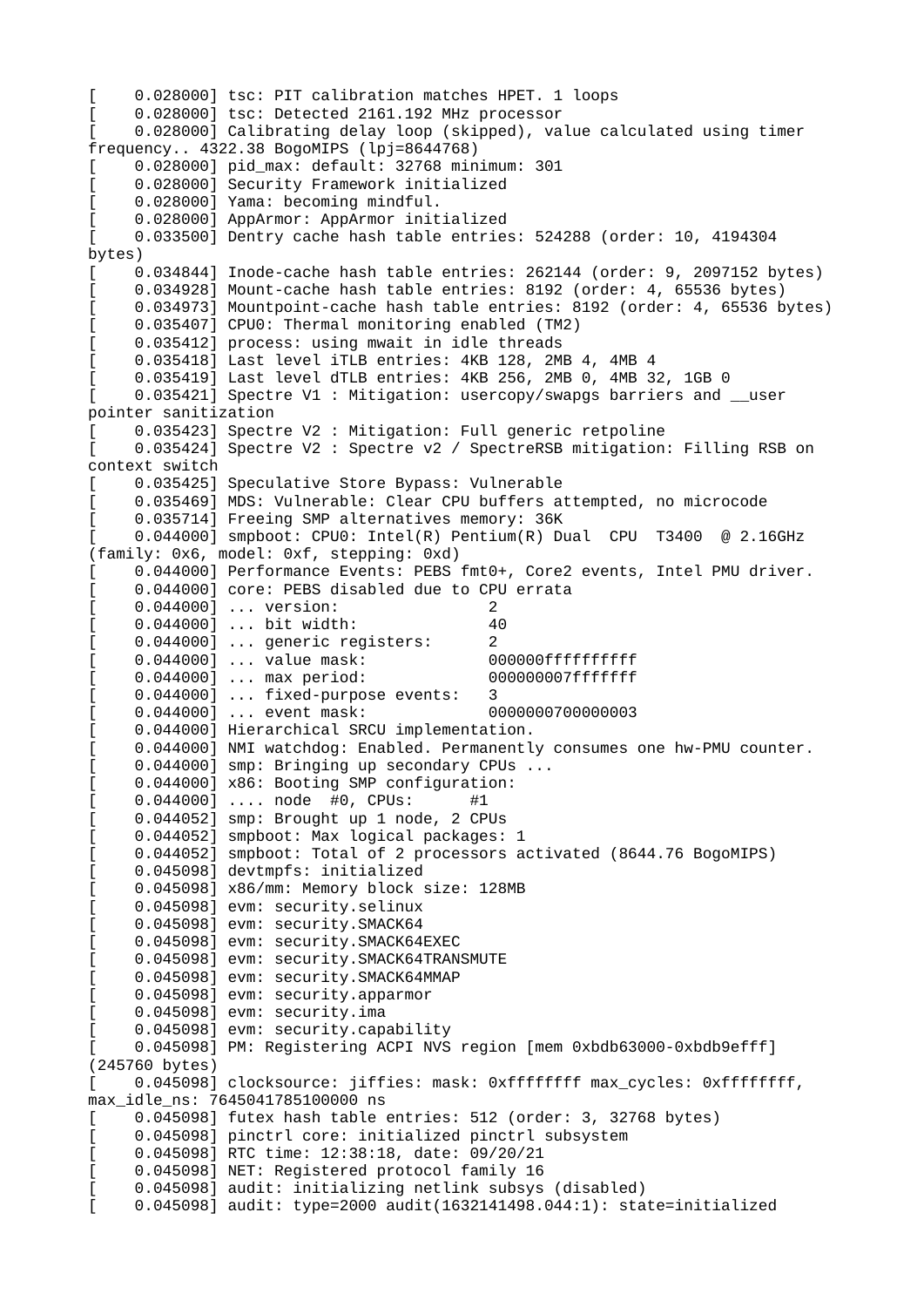audit\_enabled=0 res=1 0.048027] cpuidle: using governor ladder [ 0.048027] cpuidle: using governor menu [ 0.048068] Simple Boot Flag at 0x36 set to 0x1 0.048086] ACPI: bus type PCI registered [ 0.048088] acpiphp: ACPI Hot Plug PCI Controller Driver version: 0.5 [ 0.048184] PCI: MMCONFIG for domain 0000 [bus 00-ff] at [mem 0xe0000000- 0xefffffff] (base 0xe0000000) [ 0.048188] PCI: not using MMCONFIG 0.048190] PCI: Using configuration type 1 for base access [ 0.049604] HugeTLB registered 2.00 MiB page size, pre-allocated 0 pages 0.049604] ACPI: Added \_OSI(Module Device) [ 0.049604] ACPI: Added \_OSI(Processor Device) [ 0.049604] ACPI: Added \_OSI(3.0 \_SCP Extensions) [ 0.049604] ACPI: Added \_OSI(Processor Aggregator Device) [ 0.049604] ACPI: Added \_OSI(Linux-Dell-Video) [ 0.049604] ACPI: Added \_OSI(Linux-Lenovo-NV-HDMI-Audio) 0.049604] ACPI: Added \_OSI(Linux-HPI-Hybrid-Graphics) 0.056877] ACPI: [Firmware Bug]: BIOS \_OSI(Linux) query ignored 0.057891] ACPI: Dynamic OEM Table Load: 0.057900] ACPI: SSDT 0xFFFF8F437A5BD800 000265 (v01 PmRef Cpu0Ist 00003000 INTL 20050624) [ 0.058342] ACPI: Dynamic OEM Table Load: [ 0.058350] ACPI: SSDT 0xFFFF8F437A4C6800 000549 (v01 PmRef Cpu0Cst 00003001 INTL 20050624) 0.059219] ACPI: Dynamic OEM Table Load: [ 0.059226] ACPI: SSDT 0xFFFF8F437A57EA00 0001CF (v01 PmRef ApIst 00003000 INTL 20050624) 0.059581] ACPI: Dynamic OEM Table Load: [ 0.059587] ACPI: SSDT 0xFFFF8F437A59B480 00008D (v01 PmRef ApCst 00003000 INTL 20050624) [ 0.060065] ACPI: EC: EC started 0.060067] ACPI: EC: interrupt blocked  $0.060288$ ] ACPI: \\_SB\_.PCI0.LPCB.EC0\_: Used as first EC  $0.060291\overline{]}$  ACPI: \\_SB\_.PCI0.LPCB.EC0\_: GPE=0x1c, EC\_CMD/EC\_SC=0x66, EC\_DATA=0x62 [ 0.060293] ACPI: \\_SB\_.PCI0.LPCB.EC0\_: Used as boot DSDT EC to handle transactions 0.060294] ACPI: Interpreter enabled [ 0.060322] ACPI: (supports S0 S3 S4 S5) 0.060323] ACPI: Using IOAPIC for interrupt routing [ 0.060376] PCI: MMCONFIG for domain 0000 [bus 00-ff] at [mem 0xe0000000- 0xefffffff] (base 0xe0000000) [ 0.061743] PCI: MMCONFIG at [mem 0xe0000000-0xefffffff] reserved in ACPI motherboard resources [ 0.061763] PCI: Using host bridge windows from ACPI; if necessary, use "pci=nocrs" and report a bug  $[$  0.062048] ACPI: GPE 0x01 active on init [ 0.062153] ACPI: Enabled 12 GPEs in block 00 to 3F 0.097418] ACPI: PCI Root Bridge [PCI0] (domain 0000 [bus 00-ff]) [ 0.097426] acpi PNP0A08:00: \_OSC: OS supports [ExtendedConfig ASPM ClockPM Segments MSI] 0.097433] acpi PNP0A08:00: \_OSC failed (AE\_NOT\_FOUND); disabling ASPM  $[0.098347]$  PCI host bridge to bus  $0000:00$ 0.098350] pci\_bus 0000:00: root bus resource [io 0x0000-0x0cf7 window] 0.098352] pci\_bus 0000:00: root bus resource [io 0x0d00-0xffff window] [ 0.098354] pci\_bus 0000:00: root bus resource [mem 0x000a0000-0x000bffff window] [ 0.098355] pci\_bus 0000:00: root bus resource [mem 0x000d4000-0x000d7fff window] [ 0.098357] pci\_bus 0000:00: root bus resource [mem 0x000d8000-0x000dbfff window] [ 0.098359] pci\_bus 0000:00: root bus resource [mem 0xc0000000-0xfebfffff window]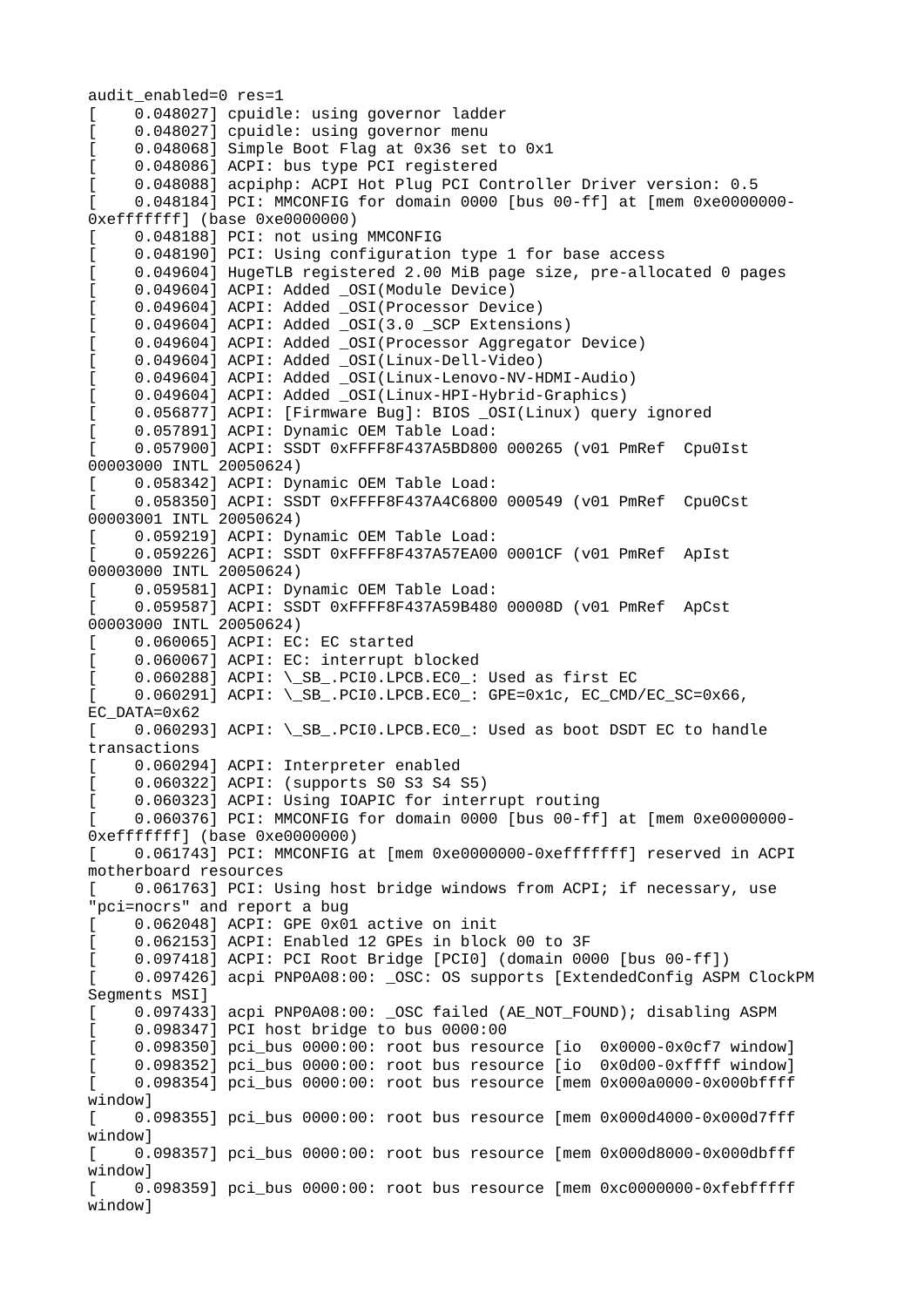| E      |                                                                        | 0.098361] pci_bus 0000:00: root bus resource [bus 00-ff]                   |
|--------|------------------------------------------------------------------------|----------------------------------------------------------------------------|
|        |                                                                        | 0.098372] pci 0000:00:00.0: [8086:2a40] type 00 class 0x060000             |
| L      |                                                                        | 0.098407] DMAR: Forcing write-buffer flush capability                      |
| E      |                                                                        | 0.098408] DMAR: Disabling IOMMU for graphics on this chipset               |
|        |                                                                        | 0.098536] pci 0000:00:02.0: [8086:2a42] type 00 class 0x030000             |
|        |                                                                        | 0.098553] pci 0000:00:02.0: reg 0x10: [mem 0xf4000000-0xf43fffff 64bit]    |
| L      |                                                                        | 0.098562] pci 0000:00:02.0: reg 0x18: [mem 0xd0000000-0xdfffffff 64bit     |
| pref]  |                                                                        |                                                                            |
| L      |                                                                        | 0.098568] pci 0000:00:02.0: reg 0x20: [io 0x1800-0x1807]                   |
| E      | $0.098715$ ] pci $0000:00:02.1$ :                                      | [8086:2a43] type 00 class 0x038000                                         |
| E      | $0.098730$ ] pci $0000:00:02.1$ :                                      | reg 0x10: [mem 0xf4400000-0xf44fffff 64bit]                                |
| L      | $0.098925$ ] pci $0000:00:1a.0$ :                                      | [8086:2937] type 00 class 0x0c0300                                         |
| L      | $0.098996$ ] pci $0000:00:1a.0$ :                                      | reg 0x20: [io 0x1820-0x183f]                                               |
| L      | $0.099181$ ] pci $0000:00:1a.1$ :                                      | [8086:2938] type 00 class 0x0c0300                                         |
| [      | $0.099246$ ] pci $0000:00:1a.1$ :<br>$0.099415$ ] pci $0000:00:1a.2$ : | reg 0x20: [io 0x1840-0x185f]                                               |
|        | $0.099480$ ] pci $0000:00:1a.2$ :                                      | [8086:2939] type 00 class 0x0c0300<br>reg 0x20: [io 0x1860-0x187f]         |
| E      | $0.099665$ ] pci $0000:00:1a.7$ :                                      | [8086:293c] type 00 class 0x0c0320                                         |
| E      | $0.099695$ ] pci $0000:00:1a.7$ :                                      | reg 0x10: [mem 0xf4a04000-0xf4a043ff]                                      |
| [      | $0.099808$ ] pci $0000:00:1a.7$ :                                      | PME# supported from D0 D3hot D3cold                                        |
| [      | $0.099945$ ] pci $0000:00:1b.0$ :                                      | [8086:293e] type 00 class 0x040300                                         |
| L      | $0.099977$ ] pci $0000:00:1b.0$ :                                      | reg 0x10: [mem 0xf4a00000-0xf4a03fff 64bit]                                |
| L      | $0.100108$ ] pci $0000:00:1b.0$ :                                      | PME# supported from D0 D3hot D3cold                                        |
| E      | $0.100256$ ] pci $0000:00:1c.0$ :                                      | [8086:2940] type 01 class 0x060400                                         |
|        | $0.100378$ ] pci $0000:00:1c.0$ :                                      | PME# supported from D0 D3hot D3cold                                        |
|        | $0.100523$ ] pci $0000:00:1c.1$ :                                      | [8086:2942] type 01 class 0x060400                                         |
| E      |                                                                        | 0.100645] pci 0000:00:1c.1: PME# supported from D0 D3hot D3cold            |
| E      | $0.100790$ ] pci $0000:00:1c.2$ :                                      | [8086:2944] type 01 class 0x060400                                         |
| E      |                                                                        | 0.100909] pci 0000:00:1c.2: PME# supported from D0 D3hot D3cold            |
| E      | $0.101050$ ] pci $0000:00:1c.3$ :                                      | [8086:2946] type 01 class 0x060400                                         |
| L      | $0.101169$ ] pci $0000:00:1c.3$ :                                      | PME# supported from D0 D3hot D3cold                                        |
| E      | $0.101315$ ] pci $0000:00:1c.5$ :                                      | [8086:294a] type 01 class 0x060400                                         |
|        | $0.101437$ ] pci $0000:00:1c.5$ :                                      | PME# supported from D0 D3hot D3cold                                        |
|        | $0.101580$ ] pci $0000:00:1d.0$ :                                      | [8086:2934] type 00 class 0x0c0300                                         |
|        | $0.101651$ ] pci $0000:00:1d.0$ :                                      | reg 0x20: [io 0x1880-0x189f]                                               |
| [      | $0.101836$ ] pci $0000:00:1d.1$ :                                      | [8086:2935] type 00 class 0x0c0300                                         |
| [      | $0.101900$ ] pci $0000:00:1d.1$ :                                      | reg 0x20: [io 0x18a0-0x18bf]                                               |
| E      | $0.102068$ ] pci $0000:00:1d.2$ :                                      | [8086:2936] type 00 class 0x0c0300                                         |
|        | $0.102131]$ pci $0000:00:1d.2$ :                                       | reg 0x20: [io 0x18c0-0x18df]                                               |
|        | $0.102318$ ] pci 0000:00:1d.7:                                         | [8086:293a] type 00 class 0x0c0320                                         |
| E      |                                                                        | 0.102346] pci 0000:00:1d.7: reg 0x10: [mem 0xf4a04400-0xf4a047ff]          |
|        |                                                                        | 0.102462] pci 0000:00:1d.7: PME# supported from D0 D3hot D3cold            |
| L      | $0.102590$ ] pci $0000:00:1e.0$ :                                      | [8086:2448] type 01 class 0x060401                                         |
| E      | $0.102800$ ] pci $0000:00:1f.0$ :<br>$0.103066$ ] pci $0000:00:1f.2$ : | [8086:2919] type 00 class 0x060100<br>[8086:2928] type 00 class 0x01018f   |
|        | $0.103095$ ] pci $0000:00:1f.2$ :                                      | reg 0x10: [io 0x18f8-0x18ff]                                               |
| E      | $0.103107$ ] pci $0000:00:1f.2$ :                                      | reg 0x14: [io 0x180c-0x180f]                                               |
| E<br>E | $0.103120$ ] pci $0000:00:1f.2$ :                                      | reg 0x18: [io 0x18f0-0x18f7]                                               |
|        | $0.103132$ ] pci $0000:00:1f.2$ :                                      | reg 0x1c: [io 0x1808-0x180b]                                               |
| L      | $0.103144$ ] pci $0000:00:1f.2$ :                                      | reg 0x20: [io 0x18e0-0x18ef]                                               |
| L      | $0.103157$ ] pci $0000:00:1f.2$ :                                      | reg 0x24: [io<br>$0x1810 - 0x181f$ ]                                       |
| E      | $0.103330$ ] pci $0000:00:1f.3$ :                                      | [8086:2930] type 00 class 0x0c0500                                         |
| L      |                                                                        | $0.103358$ ] pci 0000:00:1f.3: reg 0x10: [mem 0x00000000-0x000000ff 64bit] |
| L      | $0.103391$ ] pci $0000:00:1$ f.3:                                      | reg 0x20: [io<br>$0x1c00-0x1c1f$ ]                                         |
| [      | $0.103545$ ] pci $0000:00:1f.5$ :                                      | [8086:292d] type 00 class 0x010185                                         |
| [      | $0.103573$ ] pci $0000:00:1f.5$ :                                      | reg 0x10: [io<br>$0x1c50 - 0x1c57$ ]                                       |
| E      | $0.103585$ ] pci $0000:00:1$ f.5:                                      | reg 0x14: [io<br>$0x1c44 - 0x1c47$ ]                                       |
| L      | $0.103598$ ] pci $0000:00:1f.5$ :                                      | reg 0x18: [io 0x1c48-0x1c4f]                                               |
| L      | $0.103610$ ] pci $0000:00:1f.5$ :                                      | reg 0x1c: [io 0x1c40-0x1c43]                                               |
| L      | $0.103623$ ] pci $0000:00:1f.5$ :                                      | $reg$ $0x20$ :<br>$[io$ $0x1c30-0x1c3f]$                                   |
| [      | $0.103635$ ] pci $0000:00:1f.5$ :                                      | reg 0x24: [io<br>$0x1c20-0x1c2f$ ]                                         |
| L      | $0.103990$ ] pci $0000:02:00.0$ :                                      | [197b:2382] type 00 class 0x088000                                         |
|        |                                                                        | 0.104052] pci 0000:02:00.0: reg 0x10: [mem 0xf4500000-0xf45000ff]          |
|        |                                                                        | 0.104185] pci 0000:02:00.0: reg 0x30: [mem 0x00000000-0x0000ffff pref]     |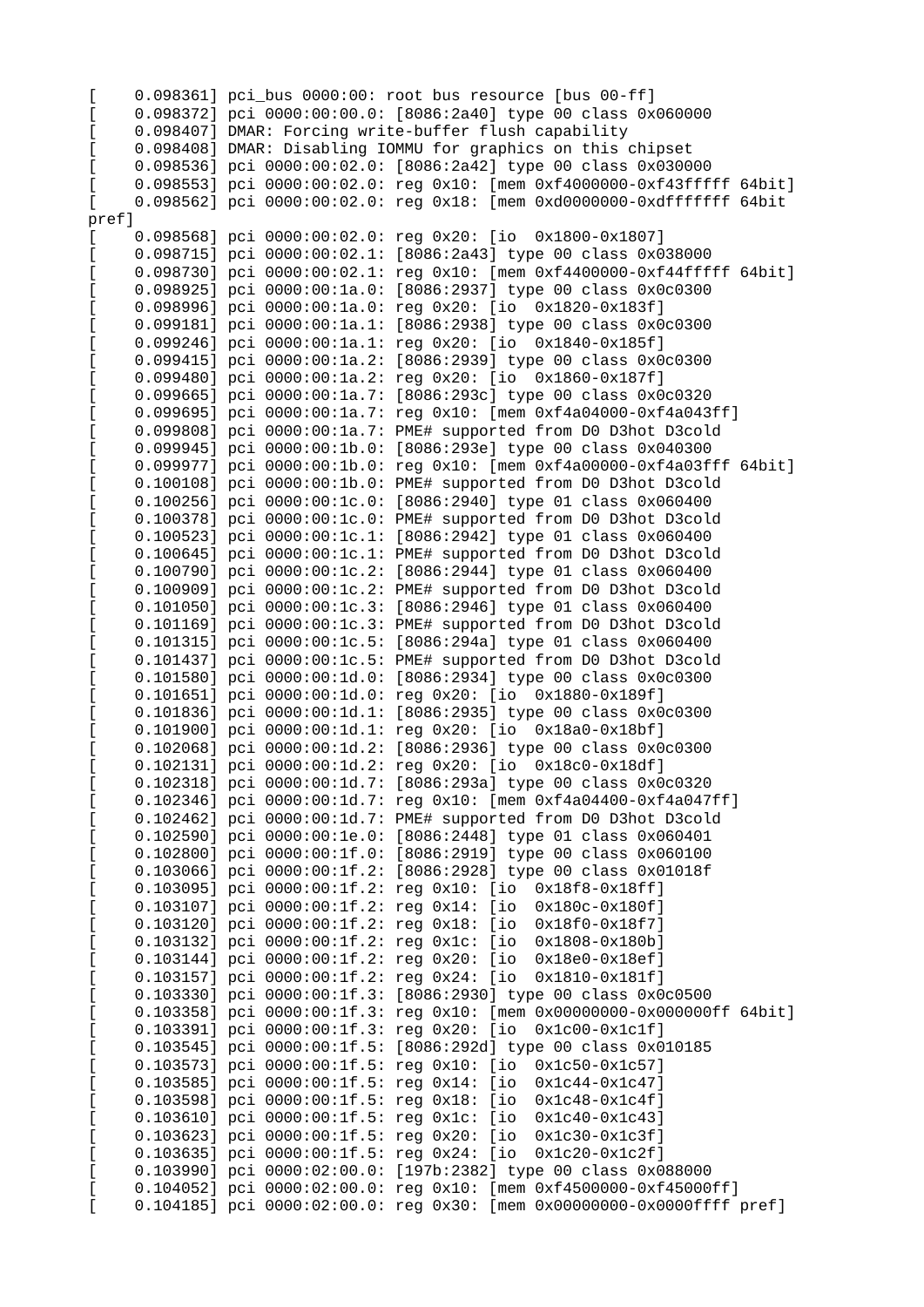0.104468] pci 0000:02:00.2: [197b:2381] type 00 class 0x080501 0.104520] pci 0000:02:00.2: reg 0x10: [mem 0xf4500400-0xf45004ff] [ 0.104887] pci 0000:02:00.3: [197b:2383] type 00 class 0x088000 [ 0.104939] pci 0000:02:00.3: reg 0x10: [mem 0xf4500800-0xf45008ff] 0.116058] pci 0000:00:1c.0: PCI bridge to [bus 02]<br>0.116066] pci 0000:00:1c.0: bridge window [mem 0  $bridge$  window  $[mem$   $Oxf4500000-0xf45fffff]$ [ 0.116163] pci 0000:00:1c.1: PCI bridge to [bus 03] [ 0.116362] pci 0000:04:00.0: [8086:4237] type 00 class 0x028000 [ 0.116453] pci 0000:04:00.0: reg 0x10: [mem 0xf4700000-0xf4701fff 64bit] [ 0.116714] pci 0000:04:00.0: PME# supported from D0 D3hot D3cold 0.128053] pci 0000:00:1c.2: PCI bridge to [bus 04]<br>0.128061] pci 0000:00:1c.2: bridge window [mem 0 bridge window [mem 0xf4700000-0xf47fffff] 0.128181] acpiphp: Slot [1] registered [ 0.128188] pci 0000:00:1c.3: PCI bridge to [bus 05-06] [ 0.128193] pci 0000:00:1c.3: bridge window [io 0x2000-0x2fff] [ 0.128197] pci 0000:00:1c.3: bridge window [mem 0xf0000000-0xf3ffffff] [ 0.128205] pci 0000:00:1c.3: bridge window [mem 0xf6000000-0xf7ffffff 64bit pref] [ 0.128381] pci 0000:07:00.0: [14e4:1713] type 00 class 0x020000 [ 0.128487] pci 0000:07:00.0: reg 0x10: [mem 0xf4600000-0xf460ffff 64bit] 0.128676] pci 0000:07:00.0: enabling Extended Tags [ 0.128929] pci 0000:07:00.0: PME# supported from D3hot D3cold 0.129236] pci 0000:00:1c.5: PCI bridge to [bus 07]<br>0.129243] pci 0000:00:1c.5: bridge window [mem 0 bridge window [mem 0xf4600000-0xf46fffff]  $0.129351$ ] pci 0000:00:1e.0: PCI bridge to [bus 08] (subtractive decode)<br>0.129366] pci 0000:00:1e.0: bridge window [io 0x0000-0x0cf7 window] bridge window [io 0x0000-0x0cf7 window] (subtractive decode)<br>[ 0.129368] pci 0000:00:1e.0: bridge window [io 0x0d00-0xffff window] (subtractive decode)<br>[ 0.129370] pci 0000:00:1e.0: bridge window [mem 0x000a0000-0x000bffff window] (subtractive decode)<br>[ 0.129372] pci 0000:00:1e.0: bridge window [mem 0x000d4000-0x000d7fff window] (subtractive decode)<br> $[$  0.129373] pci 0000:00:1e.0: bridge window [mem 0x000d8000-0x000dbfff window] (subtractive decode)<br>[ 0.129375] pci 0000:00:1e.0: bridge window [mem 0xc0000000-0xfebfffff window] (subtractive decode) [ 0.156387] ACPI: PCI Interrupt Link [LNKA] (IRQs 1 3 4 \*5 6 7 10 12 14 15) [ 0.156497] ACPI: PCI Interrupt Link [LNKB] (IRQs 1 3 4 5 6 7 \*11 12 14 15) [ 0.156605] ACPI: PCI Interrupt Link [LNKC] (IRQs 1 \*3 4 5 6 7 10 12 14 15) [ 0.156712] ACPI: PCI Interrupt Link [LNKD] (IRQs 1 3 4 5 6 7 11 12 14 15) \*10 [ 0.156819] ACPI: PCI Interrupt Link [LNKE] (IRQs 1 3 4 5 6 \*7 10 12 14 15) [ 0.156927] ACPI: PCI Interrupt Link [LNKF] (IRQs 1 3 4 5 6 7 \*11 12 14 15) [ 0.157034] ACPI: PCI Interrupt Link [LNKG] (IRQs 1 3 4 5 6 7 \*10 12 14 15) [ 0.157142] ACPI: PCI Interrupt Link [LNKH] (IRQs 1 3 \*4 5 6 7 11 12 14 15) 0.157312] ACPI: EC: interrupt unblocked [ 0.157324] ACPI: EC: event unblocked [ 0.157333] ACPI: \\_SB\_.PCI0.LPCB.EC0\_: GPE=0x1c, EC\_CMD/EC\_SC=0x66, EC\_DATA=0x62 [ 0.157336] ACPI: \\_SB\_.PCI0.LPCB.EC0\_: Used as boot DSDT EC to handle transactions and events 0.157742] SCSI subsystem initialized 0.157766] libata version 3.00 loaded. 0.157766] pci 0000:00:02.0: vgaarb: setting as boot VGA device 0.157766] pci 0000:00:02.0: vgaarb: VGA device added: decodes=io+mem,owns=io+mem,locks=none [ 0.157766] pci 0000:00:02.0: vgaarb: bridge control possible [ 0.157766] vgaarb: loaded [ 0.157766] ACPI: bus type USB registered 0.157766] usbcore: registered new interface driver usbfs 0.157766] usbcore: registered new interface driver hub 0.157766] usbcore: registered new device driver usb [ 0.157766] EDAC MC: Ver: 3.0.0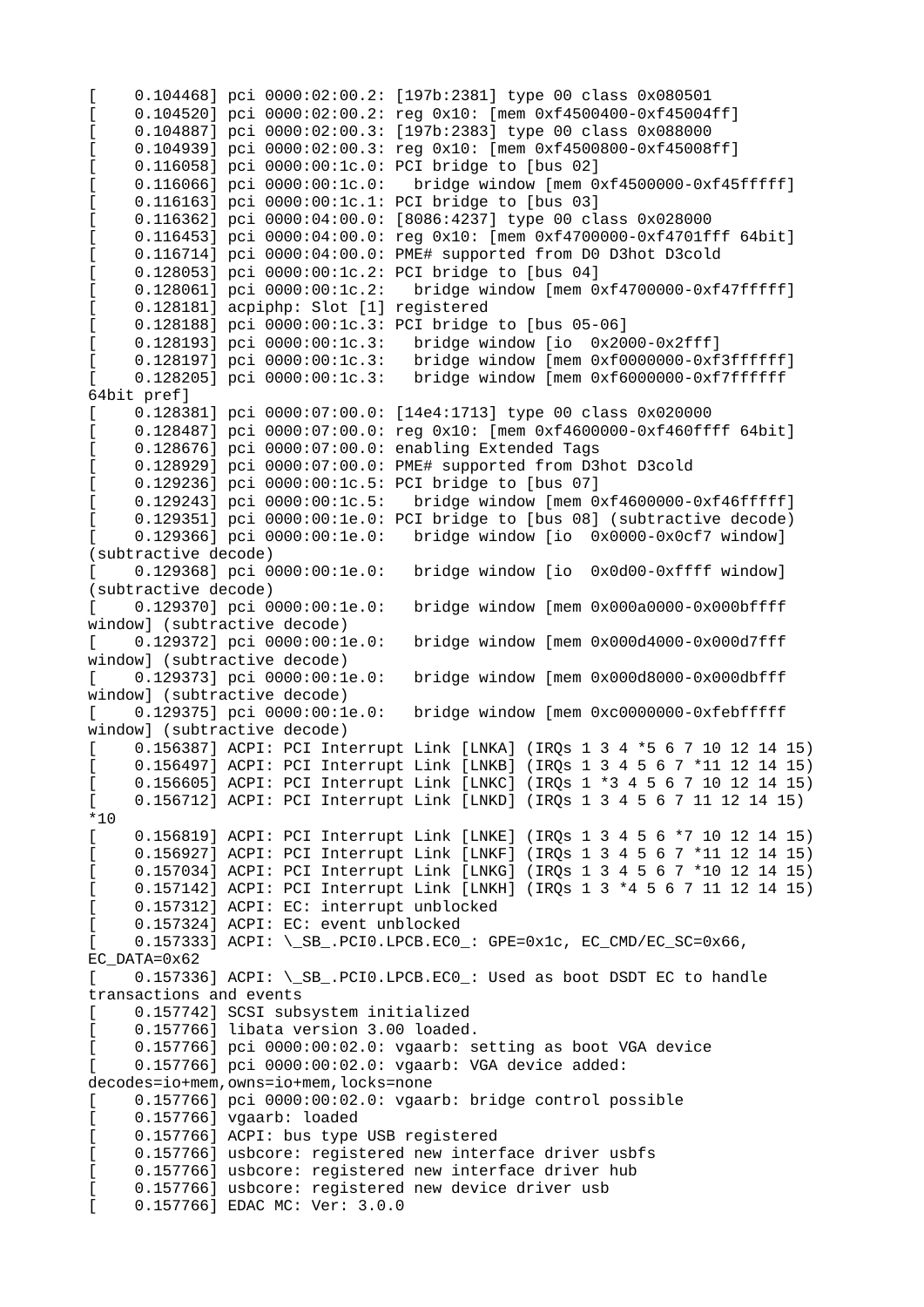0.157766] PCI: Using ACPI for IRQ routing [ 0.169992] PCI: pci\_cache\_line\_size set to 64 bytes [ 0.170215] e820: reserve RAM buffer [mem 0x0009f400-0x0009ffff] [ 0.170217] e820: reserve RAM buffer [mem 0xbd6b3000-0xbfffffff] [ 0.170218] e820: reserve RAM buffer [mem 0xbd7b2000-0xbfffffff]  $0.170220$ ] e820: reserve RAM buffer [mem 0xbd907000-0xbfffffff] 0.170222] e820: reserve RAM buffer [mem 0xbdb18000-0xbfffffff]  $0.170223$ ] e820: reserve RAM buffer [mem 0xbdb63000-0xbfffffff] 0.170582] NetLabel: Initializing  $0.170583$ ] NetLabel: domain hash size = 128 [ 0.170584] NetLabel: protocols = UNLABELED CIPSOv4 CALIPSO 0.170607] NetLabel: unlabeled traffic allowed by default [ 0.170640] HPET: 4 timers in total, 0 timers will be used for per-cpu timer 0.170640] hpet0: at MMIO 0xfed00000, IRQs 2, 8, 0, 0 0.170640] hpet0: 4 comparators, 64-bit 14.318180 MHz counter 0.173045] clocksource: Switched to clocksource hpet [ 0.193268] VFS: Disk quotas dquot\_6.6.0 [ 0.193299] VFS: Dquot-cache hash table entries: 512 (order 0, 4096 bytes) 0.193486] AppArmor: AppArmor Filesystem Enabled [ 0.193539] pnp: PnP ACPI init 0.194070] system 00:00: [mem 0xfed00000-0xfed003ff] has been reserved [ 0.194078] system 00:00: Plug and Play ACPI device, IDs PNP0103 PNP0c01 (active) 0.194263] system 00:01: [io 0x0680-0x069f] has been reserved 0.194266] system 00:01: [io 0xffff] has been reserved 0.194269] system 00:01: [io 0xffff] has been reserved 0.194271] system 00:01: [io 0xffff] has been reserved 0.194273] system 00:01: [io 0x0400-0x047f] has been reserved [ 0.194275] system 00:01: [io 0x0480-0x048f] has been reserved  $[ 0.194280]$  system  $00:01$ : [io  $0x1180-0x11$ ff] has been reserved  $0.194283$ ] system  $00:01$ : [io  $0x164e-0x164f$ ] has been reserved 0.194285] system 00:01: [io 0xfe00] has been reserved [ 0.194287] system 00:01: [io 0xff00-0xff7f] has been reserved [ 0.194294] system 00:01: Plug and Play ACPI device, IDs PNP0c02 (active) [ 0.194338] pnp 00:02: Plug and Play ACPI device, IDs PNP0b00 (active) [ 0.220112] pnp 00:03: Plug and Play ACPI device, IDs PNP0f13 (active) [ 0.220184] pnp 00:04: Plug and Play ACPI device, IDs PNP0303 (active) [ 0.220488] system 00:05: [mem 0xfed1c000-0xfed1ffff] has been reserved [ 0.220491] system 00:05: [mem 0xfed10000-0xfed13fff] has been reserved [ 0.220493] system 00:05: [mem 0xfed18000-0xfed18fff] has been reserved [ 0.220495] system 00:05: [mem 0xfed19000-0xfed19fff] has been reserved [ 0.220497] system 00:05: [mem 0xe0000000-0xefffffff] has been reserved [ 0.220499] system 00:05: [mem 0xfed20000-0xfed3ffff] has been reserved [ 0.220501] system 00:05: [mem 0xfed40000-0xfed44fff] has been reserved [ 0.220504] system 00:05: [mem 0xfed45000-0xfed8ffff] has been reserved 0.220510] system 00:05: Plug and Play ACPI device, IDs PNP0c02 (active) 0.220732] pnp: PnP ACPI: found 6 devices [ 0.228050] clocksource: acpi\_pm: mask: 0xffffff max\_cycles: 0xffffff, max\_idle\_ns: 2085701024 ns [ 0.228079] pci 0000:00:1c.0: bridge window [io 0x1000-0x0fff] to [bus 02] add\_size 1000 [ 0.228083] pci 0000:00:1c.0: bridge window [mem 0x00100000-0x000fffff 64bit pref] to [bus 02] add\_size 200000 add\_align 100000  $[$   $[$   $]$   $[$  0.228094] pci 0000:00:1c.1: bridge window [io 0x1000-0x0fff] to [bus 03] add\_size 1000 [ 0.228101] pci 0000:00:1c.1: bridge window [mem 0x00100000-0x000fffff 64bit pref] to [bus 03] add\_size 200000 add\_align 100000 0.228103] pci 0000:00:1c.1: bridge window [mem 0x00100000-0x000fffff] to [bus 03] add\_size 200000 add\_align 100000 [ 0.228114] pci 0000:00:1c.2: bridge window [io 0x1000-0x0fff] to [bus 04] add\_size 1000 [ 0.228117] pci 0000:00:1c.2: bridge window [mem 0x00100000-0x000fffff 64bit pref] to [bus 04] add\_size 200000 add\_align 100000 [ 0.228136] pci 0000:00:1c.5: bridge window [io 0x1000-0x0fff] to [bus 07]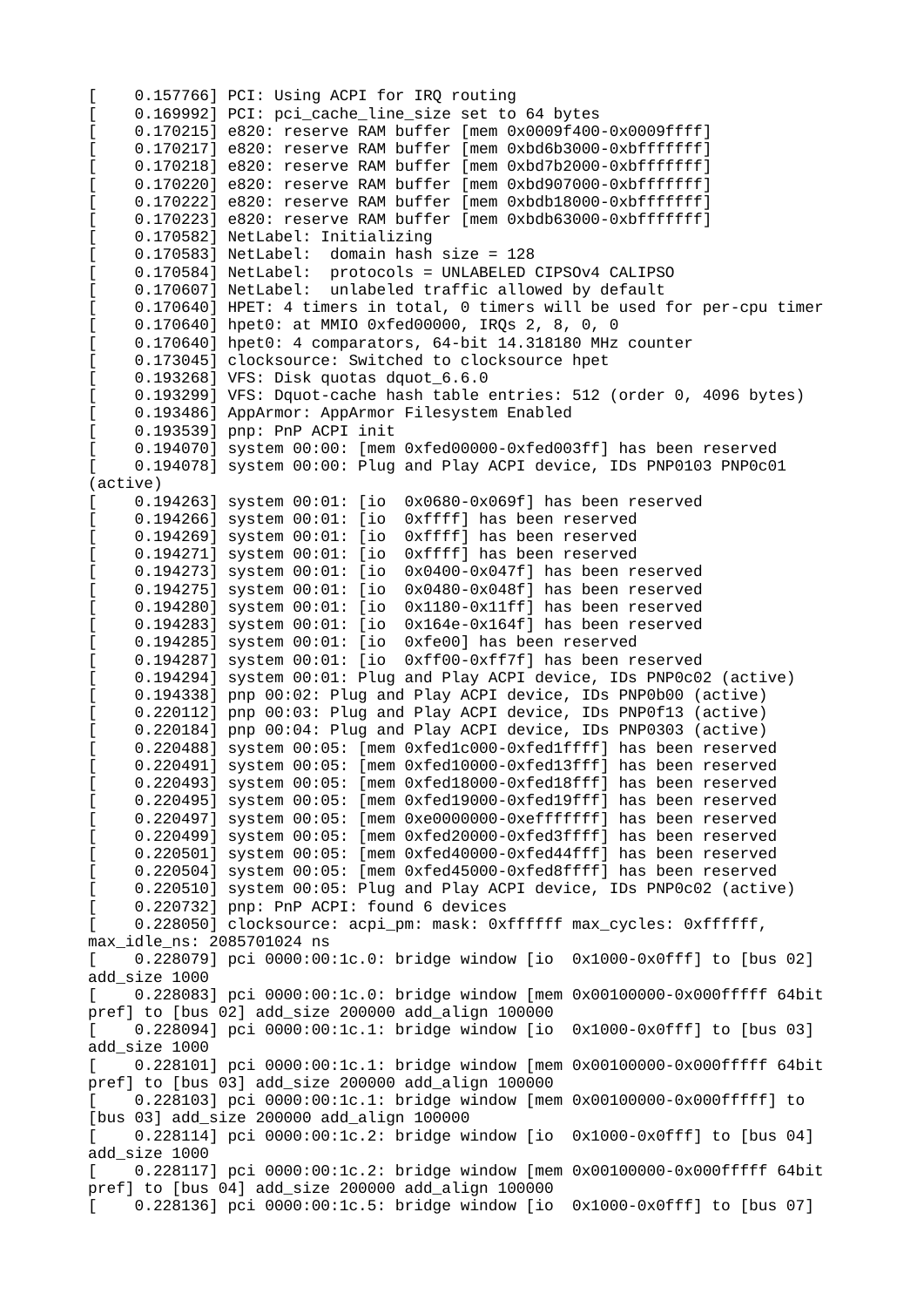add\_size 1000 [ 0.228139] pci 0000:00:1c.5: bridge window [mem 0x00100000-0x000fffff 64bit pref] to [bus 07] add\_size 200000 add\_align 100000 0.228168] pci 0000:00:1c.0: BAR 15: assigned [mem 0xc0000000-0xc01fffff 64bit pref] [ 0.228172] pci 0000:00:1c.1: BAR 14: assigned [mem 0xc0200000-0xc03fffff] [ 0.228177] pci 0000:00:1c.1: BAR 15: assigned [mem 0xc0400000-0xc05fffff 64bit pref] [ 0.228182] pci 0000:00:1c.2: BAR 15: assigned [mem 0xc0600000-0xc07fffff 64bit pref] [ 0.228187] pci 0000:00:1c.5: BAR 15: assigned [mem 0xc0800000-0xc09fffff 64bit pref] [ 0.228191] pci 0000:00:1c.0: BAR 13: assigned [io 0x3000-0x3fff] 0.228194] pci 0000:00:1c.1: BAR 13: assigned [io 0x4000-0x4fff] 0.228197] pci 0000:00:1c.2: BAR 13: assigned [io 0x5000-0x5fff] 0.228200] pci 0000:00:1c.5: BAR 13: assigned [io 0x6000-0x6fff] [ 0.228206] pci 0000:00:1f.3: BAR 0: assigned [mem 0xc0a00000-0xc0a000ff 64bit] [ 0.228223] pci 0000:02:00.0: BAR 6: assigned [mem 0xf4510000-0xf451ffff pref] [ 0.228225] pci 0000:00:1c.0: PCI bridge to [bus 02] 0.228229] pci 0000:00:1c.0: bridge window [io 0x3000-0x3fff]<br>0.228235] pci 0000:00:1c.0: bridge window [mem 0xf4500000-0xf 0.228235] pci 0000:00:1c.0: bridge window [mem 0xf4500000-0xf45fffff]<br>0.228239] pci 0000:00:1c.0: bridge window [mem 0xc0000000-0xc01fffff bridge window [mem 0xc0000000-0xc01fffff 64bit pref] 0.228247] pci 0000:00:1c.1: PCI bridge to [bus 03]<br>0.2282501 pci 0000:00:1c.1: bridge window [io 0 0.228250] pci 0000:00:1c.1: bridge window [io 0x4000-0x4fff]<br>0.228256] pci 0000:00:1c.1: bridge window [mem 0xc0200000-0xc 0.228256] pci 0000:00:1c.1: bridge window [mem 0xc0200000-0xc03fffff]<br>0.228260] pci 0000:00:1c.1: bridge window [mem 0xc0400000-0xc05fffff bridge window [mem 0xc0400000-0xc05fffff 64bit pref] 0.228268] pci 0000:00:1c.2: PCI bridge to [bus 04]<br>0.228270] pci 0000:00:1c.2: bridge window [io 0 0.228270] pci 0000:00:1c.2: bridge window [io 0x5000-0x5fff]<br>0.228277] pci 0000:00:1c.2: bridge window [mem 0xf4700000-0xf  $[ 0.228277]$  pci 0000:00:1c.2: bridge window [mem 0xf4700000-0xf47fffff]<br>0.228281] pci 0000:00:1c.2: bridge window [mem 0xc0600000-0xc07fffff bridge window [mem 0xc0600000-0xc07fffff 64bit pref] 0.228290] pci 0000:00:1c.3: PCI bridge to [bus 05-06]<br>0.228293] pci 0000:00:1c.3: bridge window [io 0x20 0.228293] pci 0000:00:1c.3: bridge window [io 0x2000-0x2fff]<br>0.228299] pci 0000:00:1c.3: bridge window [mem 0xf0000000-0xf 0.228299] pci 0000:00:1c.3: bridge window [mem 0xf0000000-0xf3ffffff]<br>0.228303] pci 0000:00:1c.3: bridge window [mem 0xf6000000-0xf7ffffff bridge window [mem 0xf6000000-0xf7ffffff 64bit pref] [ 0.228311] pci 0000:00:1c.5: PCI bridge to [bus 07] 0.228314] pci 0000:00:1c.5: bridge window [io 0x6000-0x6fff] [ 0.228321] pci 0000:00:1c.5: bridge window [mem 0xf4600000-0xf46fffff] [ 0.228325] pci 0000:00:1c.5: bridge window [mem 0xc0800000-0xc09fffff 64bit pref] [ 0.228334] pci 0000:00:1e.0: PCI bridge to [bus 08] [ 0.228351] pci\_bus 0000:00: resource 4 [io 0x0000-0x0cf7 window] [ 0.228352] pci\_bus 0000:00: resource 5 [io 0x0d00-0xffff window] [ 0.228354] pci\_bus 0000:00: resource 6 [mem 0x000a0000-0x000bffff window] [ 0.228356] pci\_bus 0000:00: resource 7 [mem 0x000d4000-0x000d7fff window] [ 0.228358] pci\_bus 0000:00: resource 8 [mem 0x000d8000-0x000dbfff window] [ 0.228359] pci\_bus 0000:00: resource 9 [mem 0xc0000000-0xfebfffff window] [ 0.228362] pci\_bus 0000:02: resource 0 [io 0x3000-0x3fff] 0.228363] pci\_bus 0000:02: resource 1 [mem 0xf4500000-0xf45fffff] [ 0.228365] pci\_bus 0000:02: resource 2 [mem 0xc0000000-0xc01fffff 64bit pref] 0.228367] pci\_bus 0000:03: resource 0 [io 0x4000-0x4fff] [ 0.228368] pci\_bus 0000:03: resource 1 [mem 0xc0200000-0xc03fffff] [ 0.228370] pci\_bus 0000:03: resource 2 [mem 0xc0400000-0xc05fffff 64bit pref] 0.228372] pci\_bus 0000:04: resource 0 [io 0x5000-0x5fff] 0.228373] pci\_bus 0000:04: resource 1 [mem 0xf4700000-0xf47fffff] [ 0.228375] pci\_bus 0000:04: resource 2 [mem 0xc0600000-0xc07fffff 64bit pref]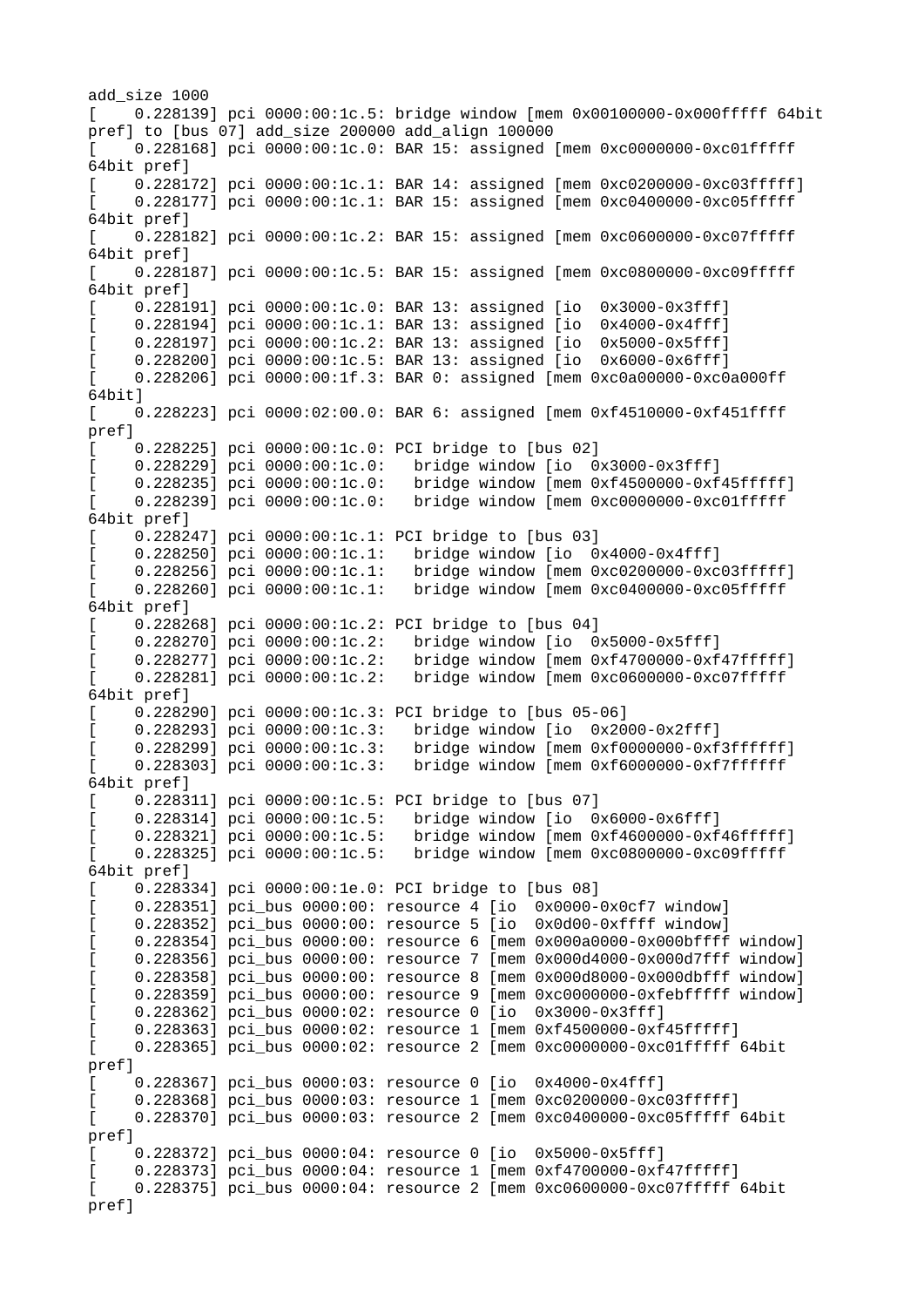0.228377] pci\_bus 0000:05: resource 0 [io 0x2000-0x2fff] 0.228378] pci\_bus 0000:05: resource 1 [mem 0xf0000000-0xf3ffffff] [ 0.228380] pci\_bus 0000:05: resource 2 [mem 0xf6000000-0xf7ffffff 64bit pref] 0.228382] pci\_bus 0000:07: resource 0 [io 0x6000-0x6fff] 0.228383] pci\_bus 0000:07: resource 1 [mem 0xf4600000-0xf46fffff] [ 0.228385] pci\_bus 0000:07: resource 2 [mem 0xc0800000-0xc09fffff 64bit pref] 0.228387] pci\_bus 0000:08: resource 4 [io 0x0000-0x0cf7 window] 0.228389] pci\_bus 0000:08: resource 5 [io 0x0d00-0xffff window] [ 0.228390] pci\_bus 0000:08: resource 6 [mem 0x000a0000-0x000bffff window] [ 0.228392] pci\_bus 0000:08: resource 7 [mem 0x000d4000-0x000d7fff window] [ 0.228394] pci\_bus 0000:08: resource 8 [mem 0x000d8000-0x000dbfff window] [ 0.228396] pci\_bus 0000:08: resource 9 [mem 0xc0000000-0xfebfffff window] 0.228553] NET: Registered protocol family 2 [ 0.228923] TCP established hash table entries: 32768 (order: 6, 262144 bytes) [ 0.229061] TCP bind hash table entries: 32768 (order: 7, 524288 bytes) [ 0.229274] TCP: Hash tables configured (established 32768 bind 32768) [ 0.229393] UDP hash table entries: 2048 (order: 4, 65536 bytes) [ 0.229434] UDP-Lite hash table entries: 2048 (order: 4, 65536 bytes) 0.229563] NET: Registered protocol family 1 [ 0.229593] pci 0000:00:02.0: Video device with shadowed ROM at [mem 0x000c0000-0x000dffff] [ 0.231220] PCI: CLS 64 bytes, default 64 0.231301] Unpacking initramfs...  $1.334446$ ] Freeing initrd memory: 55096K [ 1.334515] PCI-DMA: Using software bounce buffering for IO (SWIOTLB) [ 1.334518] software IO TLB: mapped [mem 0xb96b3000-0xbd6b3000] (64MB) 1.334738] Scanning for low memory corruption every 60 seconds 1.335604] Initialise system trusted keyrings 1.335620] Key type blacklist registered [ 1.335722] workingset: timestamp\_bits=36 max\_order=20 bucket\_order=0 [ 1.337860] zbud: loaded [ 1.338665] squashfs: version 4.0 (2009/01/31) Phillip Lougher  $1.338993$ ] fuse init (API version  $7.26$ ) 1.341322] Key type asymmetric registered 1.341326] Asymmetric key parser 'x509' registered 1.341415] Block layer SCSI generic (bsg) driver version 0.4 loaded (major 246) [ 1.341476] io scheduler noop registered [ 1.341478] io scheduler deadline registered [ 1.341527] io scheduler cfq registered (default) [ 1.343095] intel\_idle: does not run on family 6 model 15 [ 1.345366] ACPI: AC Adapter [ACAD] (on-line) [ 1.345453] input: Lid Switch as /devices/LNXSYSTM:00/LNXSYBUS:00/PNP0C0D:00/input/input0 [ 1.345486] ACPI: Lid Switch [LID0] 1.345540] input: Power Button as /devices/LNXSYSTM:00/LNXSYBUS:00/PNP0C0C:00/input/input1 [ 1.345552] ACPI: Power Button [PWRB] 1.345623] input: Power Button as /devices/LNXSYSTM:00/LNXPWRBN:00/input/input2 1.345645] ACPI: Power Button [PWRF] 1.346117] Monitor-Mwait will be used to enter C-1 state  $1.346123$ ] Monitor-Mwait will be used to enter C-2 state 1.346126] tsc: Marking TSC unstable due to TSC halts in idle 1.352250] ACPI: Invalid active0 threshold [ 1.353338] (NULL device \*): hwmon\_device\_register() is deprecated. Please convert the driver to use hwmon\_device\_register\_with\_info(). 1.355408] thermal LNXTHERM:00: registered as thermal\_zone0 [ 1.355410] ACPI: Thermal Zone [TZ00] (66 C) [ 1.355670] Serial: 8250/16550 driver, 32 ports, IRQ sharing enabled [ 1.501465] random: fast init done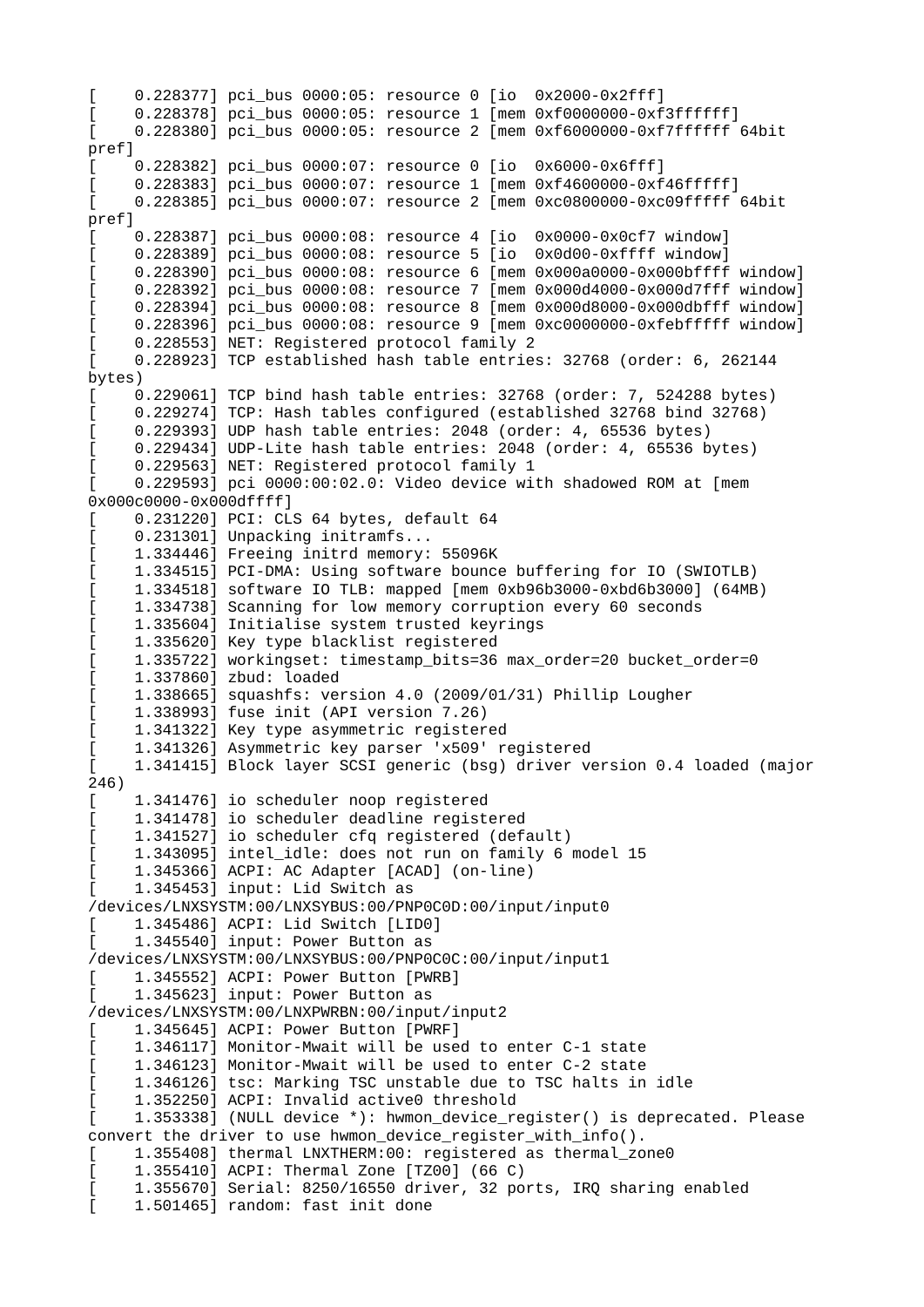1.509156] ACPI: Battery Slot [BAT1] (battery present) [ 1.509440] Linux agpgart interface v0.103 [ 1.512133] loop: module loaded [ 1.512351] ata\_piix 0000:00:1f.2: version 2.13 [ 1.512503] ata\_piix 0000:00:1f.2: MAP [ P0 -- P1 -- ] [ 1.512998] scsi host0: ata\_piix [ 1.513189] scsi host1: ata\_piix [ 1.513250] ata1: SATA max UDMA/133 cmd 0x18f8 ctl 0x180c bmdma 0x18e0 irq 19 [ 1.513254] ata2: SATA max UDMA/133 cmd 0x18f0 ctl 0x1808 bmdma 0x18e8 irq 19 1.513439] ata\_piix 0000:00:1f.5: MAP [ P0 -- P1 -- ] [ 1.672064] ata\_piix 0000:00:1f.5: SCR access via SIDPR is available but doesn't work [ 1.672438] scsi host2: ata\_piix [ 1.672620] scsi host3: ata\_piix [ 1.672683] ata3: SATA max UDMA/133 cmd 0x1c50 ctl 0x1c44 bmdma 0x1c30 irq 19 [ 1.672684] ata4: SATA max UDMA/133 cmd 0x1c48 ctl 0x1c40 bmdma 0x1c38 irq 19 1.672881] libphy: Fixed MDIO Bus: probed 1.672882] tun: Universal TUN/TAP device driver, 1.6 [ 1.672964] PPP generic driver version 2.4.2 [ 1.673046] ehci\_hcd: USB 2.0 'Enhanced' Host Controller (EHCI) Driver 1.673053] ehci-pci: EHCI PCI platform driver [ 1.673268] ehci-pci 0000:00:1a.7: EHCI Host Controller [ 1.673276] ehci-pci 0000:00:1a.7: new USB bus registered, assigned bus number 1 [ 1.673292] ehci-pci 0000:00:1a.7: debug port 1 [ 1.677212] ehci-pci 0000:00:1a.7: cache line size of 64 is not supported [ 1.677232] ehci-pci 0000:00:1a.7: irq 20, io mem 0xf4a04000 [ 1.692045] ehci-pci 0000:00:1a.7: USB 2.0 started, EHCI 1.00 [ 1.692134] usb usb1: New USB device found, idVendor=1d6b, idProduct=0002 1.692136] usb usb1: New USB device strings: Mfr=3, Product=2, SerialNumber=1 [ 1.692138] usb usb1: Product: EHCI Host Controller [ 1.692140] usb usb1: Manufacturer: Linux 4.15.0-60-generic ehci\_hcd [ 1.692142] usb usb1: SerialNumber: 0000:00:1a.7  $1.692319$ ] hub  $1-0:1.0$ : USB hub found  $1.692328$ ] hub  $1-0:1.0$ : 6 ports detected [ 1.692710] ehci-pci 0000:00:1d.7: EHCI Host Controller 1.692718] ehci-pci 0000:00:1d.7: new USB bus registered, assigned bus number 2 [ 1.692733] ehci-pci 0000:00:1d.7: debug port 1 [ 1.696652] ehci-pci 0000:00:1d.7: cache line size of 64 is not supported [ 1.696672] ehci-pci 0000:00:1d.7: irq 23, io mem 0xf4a04400 [ 1.712071] ehci-pci 0000:00:1d.7: USB 2.0 started, EHCI 1.00 [ 1.712123] usb usb2: New USB device found, idVendor=1d6b, idProduct=0002 [ 1.712125] usb usb2: New USB device strings: Mfr=3, Product=2, SerialNumber=1 [ 1.712127] usb usb2: Product: EHCI Host Controller  $\begin{bmatrix} 1 & 1.712129 \end{bmatrix}$  usb usb2: Manufacturer: Linux 4.15.0-60-generic ehci\_hcd [ 1.712130] usb usb2: SerialNumber: 0000:00:1d.7  $1.712310$ ] hub  $2-0:1.0$ : USB hub found  $1.712318$ ] hub  $2-0:1.0:$  6 ports detected 1.712537] ehci-platform: EHCI generic platform driver [ 1.712562] ohci\_hcd: USB 1.1 'Open' Host Controller (OHCI) Driver [ 1.712568] ohci-pci: OHCI PCI platform driver 1.712584] ohci-platform: OHCI generic platform driver 1.712595] uhci\_hcd: USB Universal Host Controller Interface driver [ 1.712744] uhci\_hcd 0000:00:1a.0: UHCI Host Controller [ 1.712751] uhci\_hcd 0000:00:1a.0: new USB bus registered, assigned bus number 3 [ 1.712761] uhci\_hcd 0000:00:1a.0: detected 2 ports [ 1.712807] uhci\_hcd 0000:00:1a.0: irq 16, io base 0x00001820 [ 1.712873] usb usb3: New USB device found, idVendor=1d6b, idProduct=0001 [ 1.712875] usb usb3: New USB device strings: Mfr=3, Product=2, SerialNumber=1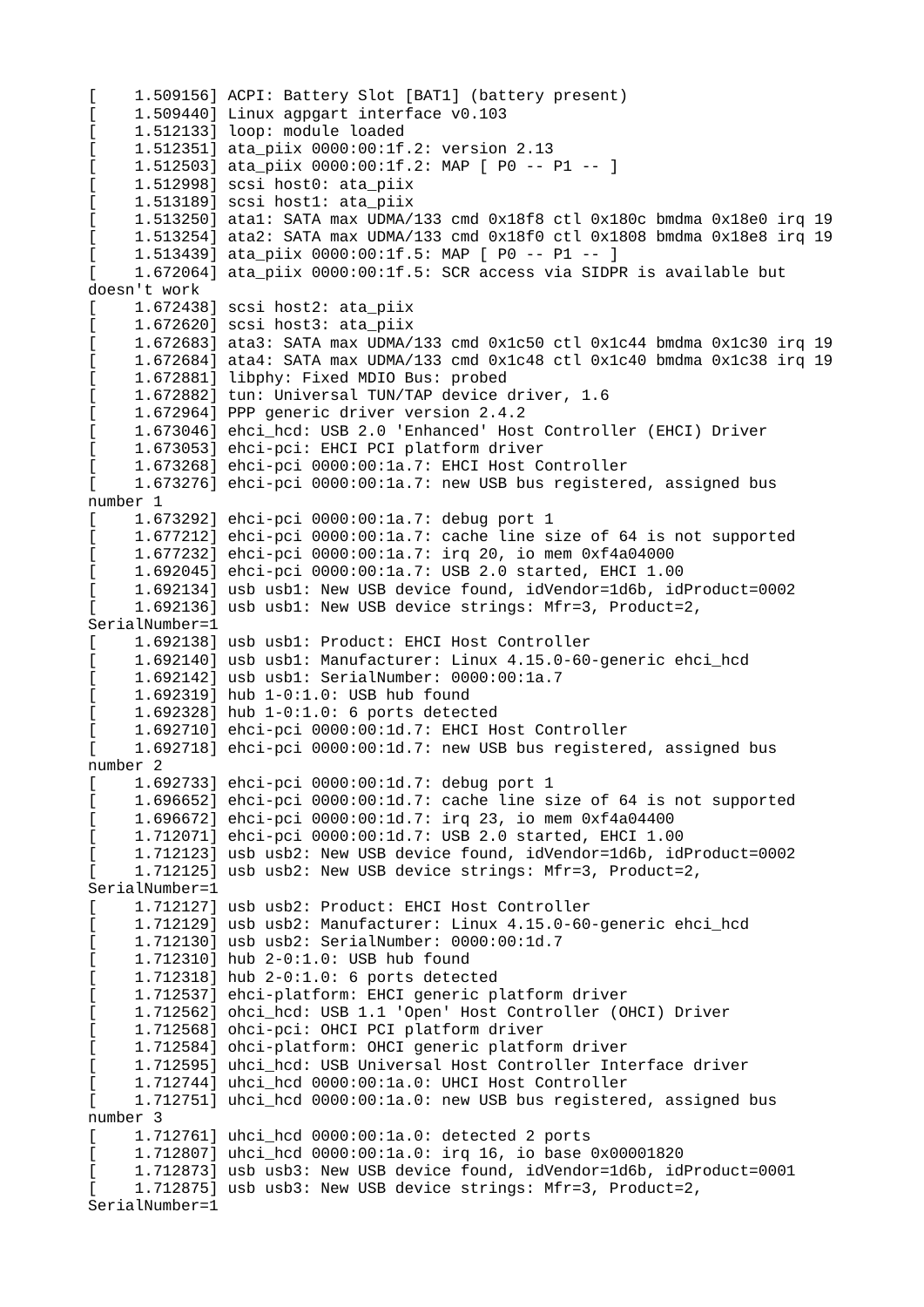[ 1.712877] usb usb3: Product: UHCI Host Controller [ 1.712879] usb usb3: Manufacturer: Linux 4.15.0-60-generic uhci\_hcd [ 1.712881] usb usb3: SerialNumber: 0000:00:1a.0 [ 1.713049] hub 3-0:1.0: USB hub found [ 1.713058] hub 3-0:1.0: 2 ports detected  $1.713322$ ] uhci\_hcd  $0000:00:1a.1$ : UHCI Host Controller [ 1.713329] uhci\_hcd 0000:00:1a.1: new USB bus registered, assigned bus number 4 [ 1.713337] uhci\_hcd 0000:00:1a.1: detected 2 ports  $\begin{bmatrix} 1.713381 \end{bmatrix}$  uhci\_hcd 0000:00:1a.1: irq 21, io base 0x00001840 [ 1.713452] usb usb4: New USB device found, idVendor=1d6b, idProduct=0001  $\begin{bmatrix} 1.713454 \end{bmatrix}$  usb usb4: New USB device strings: Mfr=3, Product=2, SerialNumber=1 1.713456] usb usb4: Product: UHCI Host Controller [ 1.713457] usb usb4: Manufacturer: Linux 4.15.0-60-generic uhci\_hcd [ 1.713459] usb usb4: SerialNumber: 0000:00:1a.1 [ 1.713624] hub 4-0:1.0: USB hub found [ 1.713632] hub 4-0:1.0: 2 ports detected 1.713878] uhci\_hcd 0000:00:1a.2: UHCI Host Controller [ 1.713885] uhci\_hcd 0000:00:1a.2: new USB bus registered, assigned bus number 5 [ 1.713893] uhci\_hcd 0000:00:1a.2: detected 2 ports [ 1.713921] uhci\_hcd 0000:00:1a.2: irq 20, io base 0x00001860 [ 1.713990] usb usb5: New USB device found, idVendor=1d6b, idProduct=0001 [ 1.713992] usb usb5: New USB device strings: Mfr=3, Product=2, SerialNumber=1 [ 1.713994] usb usb5: Product: UHCI Host Controller 1.713996] usb usb5: Manufacturer: Linux 4.15.0-60-generic uhci\_hcd [ 1.713997] usb usb5: SerialNumber: 0000:00:1a.2  $1.714171$ ] hub  $5-0:1.0$ : USB hub found  $1.714178$ ] hub  $5-0:1.0$ : 2 ports detected [ 1.714426] uhci\_hcd 0000:00:1d.0: UHCI Host Controller [ 1.714434] uhci\_hcd 0000:00:1d.0: new USB bus registered, assigned bus number 6 [ 1.714442] uhci\_hcd 0000:00:1d.0: detected 2 ports [ 1.714466] uhci\_hcd 0000:00:1d.0: irq 23, io base 0x00001880 [ 1.714533] usb usb6: New USB device found, idVendor=1d6b, idProduct=0001 1.714535] usb usb6: New USB device strings: Mfr=3, Product=2, SerialNumber=1 1.714537] usb usb6: Product: UHCI Host Controller 1.714539] usb usb6: Manufacturer: Linux 4.15.0-60-generic uhci\_hcd [ 1.714540] usb usb6: SerialNumber: 0000:00:1d.0 [ 1.714693] hub 6-0:1.0: USB hub found [ 1.714700] hub 6-0:1.0: 2 ports detected [ 1.714942] uhci\_hcd 0000:00:1d.1: UHCI Host Controller [ 1.714949] uhci\_hcd 0000:00:1d.1: new USB bus registered, assigned bus number 7 [ 1.714957] uhci\_hcd 0000:00:1d.1: detected 2 ports [ 1.714990] uhci\_hcd 0000:00:1d.1: irq 19, io base 0x000018a0 [ 1.715053] usb usb7: New USB device found, idVendor=1d6b, idProduct=0001 1.715055] usb usb7: New USB device strings: Mfr=3, Product=2, SerialNumber=1 1.715057] usb usb7: Product: UHCI Host Controller  $1.715059$ ] usb usb7: Manufacturer: Linux  $4.15.0-60$ -generic uhci\_hcd [ 1.715060] usb usb7: SerialNumber: 0000:00:1d.1  $1.715211$ ] hub  $7-0:1.0$ : USB hub found [ 1.715219] hub 7-0:1.0: 2 ports detected [ 1.715455] uhci\_hcd 0000:00:1d.2: UHCI Host Controller [ 1.715462] uhci\_hcd 0000:00:1d.2: new USB bus registered, assigned bus number 8 [ 1.715470] uhci\_hcd 0000:00:1d.2: detected 2 ports [ 1.715509] uhci\_hcd 0000:00:1d.2: irq 18, io base 0x000018c0 [ 1.715578] usb usb8: New USB device found, idVendor=1d6b, idProduct=0001 [ 1.715581] usb usb8: New USB device strings: Mfr=3, Product=2,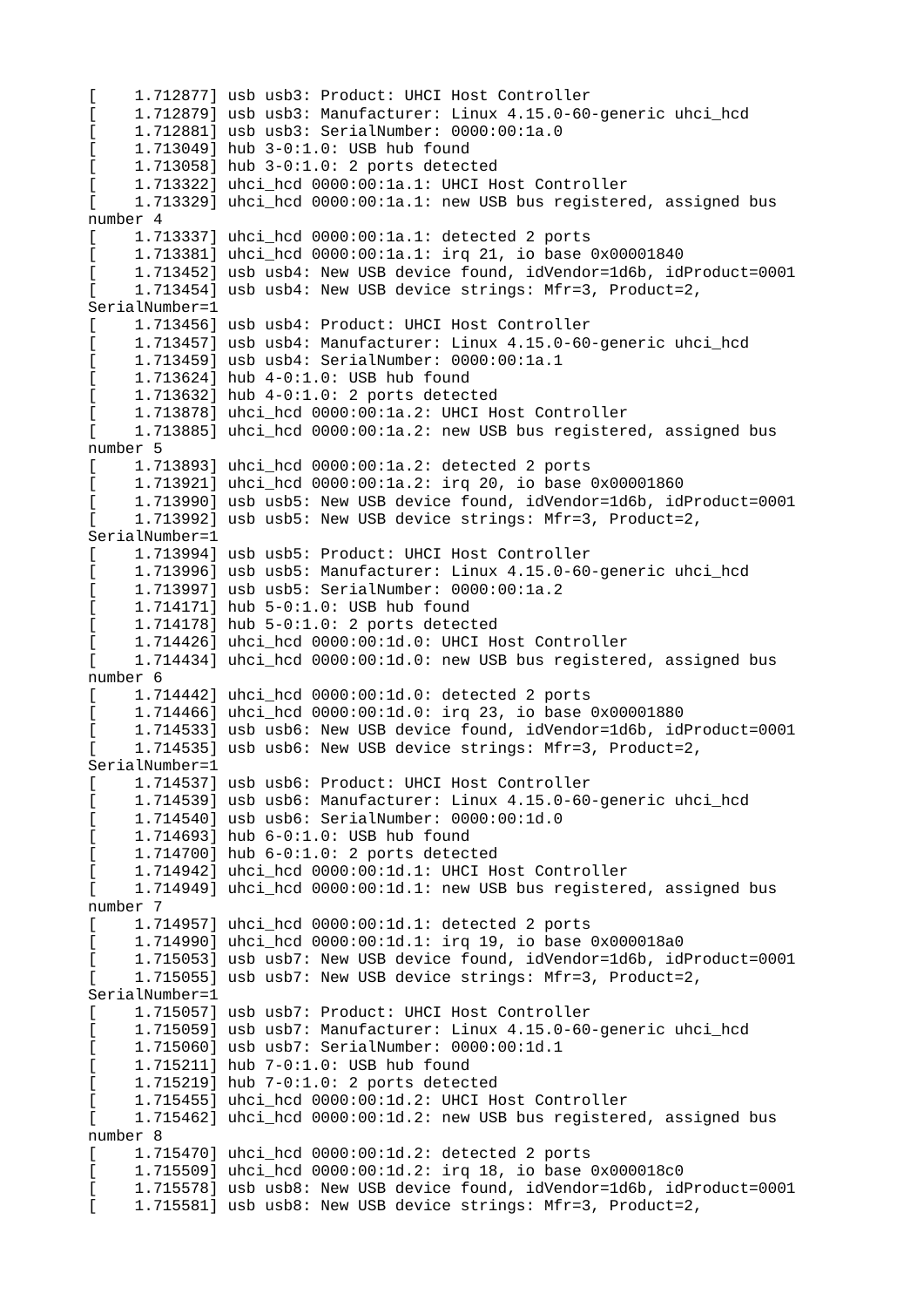SerialNumber=1 1.715582] usb usb8: Product: UHCI Host Controller 1.715584] usb usb8: Manufacturer: Linux 4.15.0-60-generic uhci\_hcd [ 1.715586] usb usb8: SerialNumber: 0000:00:1d.2 [ 1.715738] hub 8-0:1.0: USB hub found  $1.715746$ ] hub 8-0:1.0: 2 ports detected [ 1.715971] i8042: PNP: PS/2 Controller [PNP0303:PS2K,PNP0f13:MSE0] at 0x60,0x64 irq 1,12 [ 1.747283] serio: i8042 KBD port at 0x60,0x64 irq 1 [ 1.747289] serio: i8042 AUX port at 0x60,0x64 irq 12 1.747506] mousedev: PS/2 mouse device common for all mice [ 1.748536] rtc\_cmos 00:02: RTC can wake from S4 [ 1.748726] rtc\_cmos 00:02: rtc core: registered rtc\_cmos as rtc0 [ 1.748761] rtc\_cmos 00:02: alarms up to one month, y3k, 242 bytes nvram, hpet irqs [ 1.748773] i2c /dev entries driver [ 1.748867] device-mapper: uevent: version 1.0.3 [ 1.748982] device-mapper: ioctl: 4.37.0-ioctl (2017-09-20) initialised: dmdevel@redhat.com [ 1.749024] ledtrig-cpu: registered to indicate activity on CPUs 1.749583] NET: Registered protocol family 10 [ 1.756468] Segment Routing with IPv6 1.756505] NET: Registered protocol family 17 1.756569] Key type dns\_resolver registered [ 1.756816] mce: Using 6 MCE banks [ 1.756838] RAS: Correctable Errors collector initialized.  $1.756899$ ] microcode: sig=0x6fd, pf=0x80, revision=0xa4 1.756966] microcode: Microcode Update Driver: v2.2. 1.757166] registered taskstats version 1 1.757180] Loading compiled-in X.509 certificates 1.761627] Loaded X.509 cert 'Build time autogenerated kernel key: 9d88e3c0462fa0d2df2917e8bbfdfdd1c55d8ddc' [ 1.761667] zswap: loaded using pool lzo/zbud [ 1.768299] Key type big\_key registered 1.768305] Key type trusted registered 1.771366] Key type encrypted registered 1.771371] AppArmor: AppArmor sha1 policy hashing enabled 1.771375] ima: No TPM chip found, activating TPM-bypass! (rc=-19) 1.771385] ima: Allocated hash algorithm: sha1 [ 1.771409] evm: HMAC attrs: 0x1 [ 1.772203] Magic number: 5:375:633 [ 1.772405] rtc\_cmos 00:02: setting system clock to 2021-09-20 12:38:19 UTC (1632141499) 1.773185] BIOS EDD facility v0.16 2004-Jun-25, 0 devices found [ 1.773186] EDD information not available. [ 1.781201] input: AT Translated Set 2 keyboard as /devices/platform/i8042/serio0/input/input3 [ 1.984106] ata1: SATA link up 3.0 Gbps (SStatus 123 SControl 300) [ 1.986588] ata1.00: ATA-8: ST9250827AS, 3.AAC, max UDMA/133 [ 1.986590] ata1.00: 488397168 sectors, multi 16: LBA48 NCQ (depth 0/32) [ 1.988100] ata2: SATA link up 1.5 Gbps (SStatus 113 SControl 300) [ 2.008275] ata2.00: ATAPI: Optiarc DVD RW AD-7580S, F806, max UDMA/100 [ 2.032209] ata2.00: configured for UDMA/100 2.184050] usb 6-2: new low-speed USB device number 2 using uhci\_hcd 2.232044] usb 3-1: new full-speed USB device number 2 using uhci\_hcd 2.336037] clocksource: tsc: mask: 0xffffffffffffffffff max\_cycles: 0x1f26fe2c270, max\_idle\_ns: 440795209023 ns 2.368213] ata1.00: configured for UDMA/133<br>2.368475] scsi 0:0:0:0: Direct-Access ATA [ 2.368475] scsi 0:0:0:0: Direct-Access ATA ST9250827AS C PQ: 0 ANSI: 5 [ 2.368797] sd 0:0:0:0: Attached scsi generic sg0 type 0 [ 2.368800] sd 0:0:0:0: [sda] 488397168 512-byte logical blocks: (250 GB/233 GiB) [ 2.368818] sd 0:0:0:0: [sda] Write Protect is off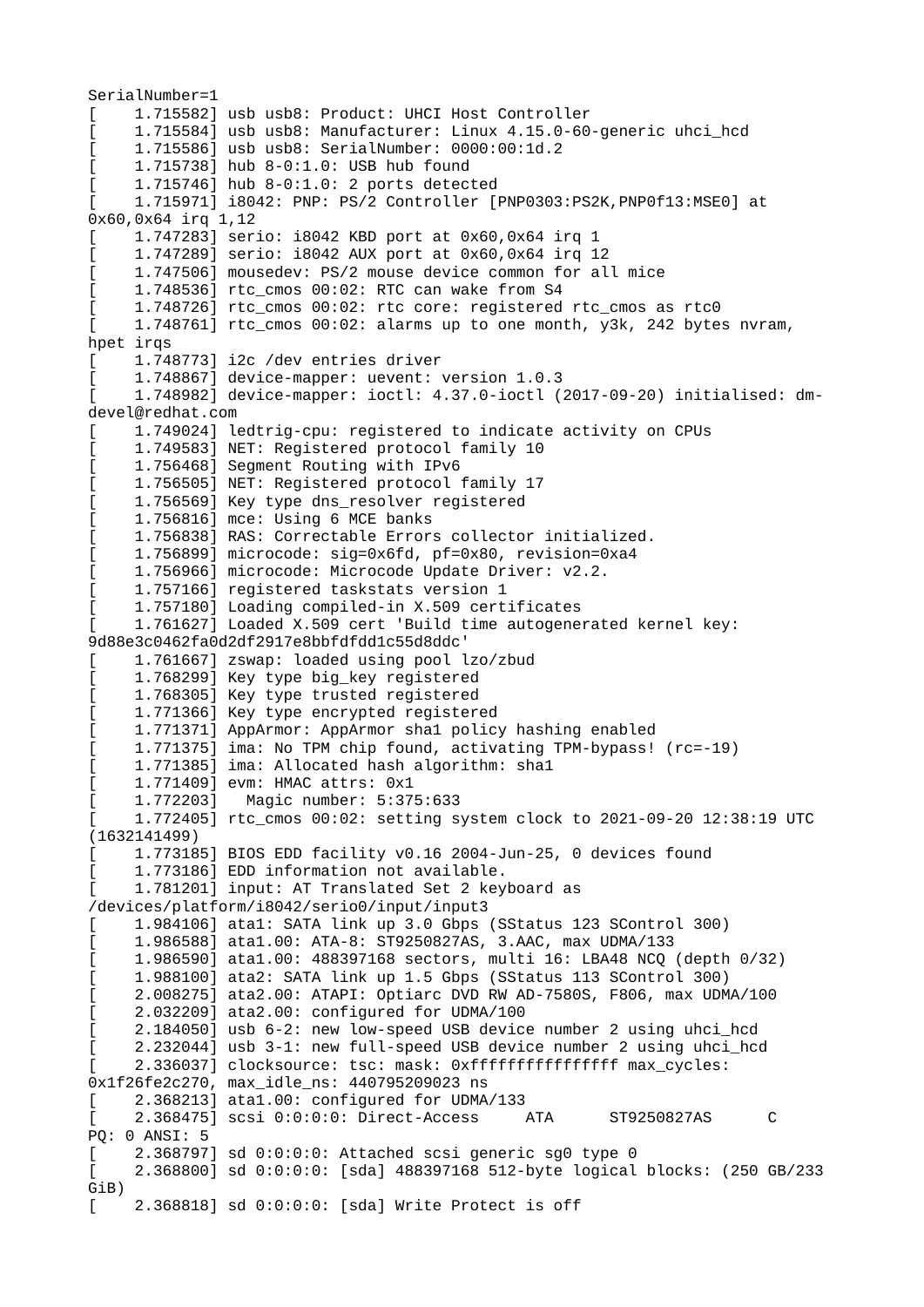[ 2.368820] sd 0:0:0:0: [sda] Mode Sense: 00 3a 00 00  $2.368848$ ] sd  $0:0:0:0$ : [sda] Write cache: enabled, read cache: enabled, doesn't support DPO or FUA [ 2.371484] scsi 1:0:0:0: CD-ROM Optiarc DVD RW AD-7580S F806 PQ: 0 ANSI: 5 [ 2.381117] usb 6-2: New USB device found, idVendor=413c, idProduct=301a 2.381119] usb 6-2: New USB device strings: Mfr=1, Product=2, SerialNumber=0  $2.381121$ ] usb 6-2: Product: Dell MS116 USB Optical Mouse [ 2.381122] usb 6-2: Manufacturer: PixArt [ 2.416563] sda: sda1 sda2 sda3  $2.417212$ ] sd  $0:0:0:0$ : [sda] Attached SCSI disk [ 2.426083] usb 3-1: New USB device found, idVendor=0a5c, idProduct=2150 2.426085] usb 3-1: New USB device strings: Mfr=1, Product=2, SerialNumber=3 [ 2.426087] usb 3-1: Product: BCM2046 Bluetooth Device [ 2.426089] usb 3-1: Manufacturer: Broadcom Corp [ 2.426091] usb 3-1: SerialNumber: [ 2.438201] sr 1:0:0:0: [sr0] scsi3-mmc drive: 24x/24x writer dvd-ram cd/rw xa/form2 cdda tray [ 2.438204] cdrom: Uniform CD-ROM driver Revision: 3.20 [ 2.438400] sr 1:0:0:0: Attached scsi CD-ROM sr0 [ 2.438537] sr 1:0:0:0: Attached scsi generic sg1 type 5 2.443462] Freeing unused kernel image memory: 2436K 2.456063] Write protecting the kernel read-only data: 20480k 2.457656] Freeing unused kernel image memory: 2008K [ 2.458976] Freeing unused kernel image memory: 1972K [ 2.471540] x86/mm: Checked W+X mappings: passed, no W+X pages found. 2.471658] x86/mm: Checking user space page tables [ 2.483900] x86/mm: Checked W+X mappings: passed, no W+X pages found. 2.508484] random: systemd-udevd: uninitialized urandom read (16 bytes read) 2.508653] random: systemd-udevd: uninitialized urandom read (16 bytes read) 2.508663] random: systemd-udevd: uninitialized urandom read (16 bytes read) 2.698633] sdhci: Secure Digital Host Controller Interface driver 2.698636] sdhci: Copyright(c) Pierre Ossman [ 2.700934] sdhci-pci 0000:02:00.0: SDHCI controller found [197b:2382] (rev 0) 2.703291] pps\_core: LinuxPPS API ver. 1 registered [ 2.703293] pps\_core: Software ver. 5.3.6 - Copyright 2005-2007 Rodolfo Giometti <giometti@linux.it> [ 2.705268] PTP clock support registered [ 2.711274] hidraw: raw HID events driver (C) Jiri Kosina [ 2.713354] mmc0: SDHCI controller on PCI [0000:02:00.0] using ADMA [ 2.713415] sdhci-pci 0000:02:00.2: SDHCI controller found [197b:2381] (rev 0) [ 2.713560] sdhci-pci 0000:02:00.2: Refusing to bind to secondary interface. [ 2.715258] tg3.c:v3.137 (May 11, 2014) [ 2.733697] tg3 0000:07:00.0 eth0: Tigon3 [partno(BCM95906) rev c002] (PCI Express) MAC address 00:23:5a:16:e4:76 [ 2.733701] tg3 0000:07:00.0 eth0: attached PHY is 5906 (10/100Base-TX Ethernet) (WireSpeed[0], EEE[0]) [ 2.733703] tg3 0000:07:00.0 eth0: RXcsums[1] LinkChgREG[0] MIirq[0] ASF[0] TSOcap[1] [ 2.733706] tg3 0000:07:00.0 eth0: dma\_rwctrl[76180000] dma\_mask[64-bit] 2.746466] usbcore: registered new interface driver usbhid 2.746468] usbhid: USB HID core driver [ 2.773729] pci 0000:00:00.0: Intel GM45 Chipset  $\begin{bmatrix} 2.773757 \end{bmatrix}$  pci 0000:00:00.0: detected gtt size: 2097152K total, 262144K mappable [ 2.773997] pci 0000:00:00.0: detected 32768K stolen memory [ 2.774055] [drm] Memory usable by graphics device = 2048M [ 2.774059] [drm] Replacing VGA console driver [ 2.774752] Console: switching to colour dummy device 80x25 [ 2.780853] [drm] Supports vblank timestamp caching Rev 2 (21.10.2013). [ 2.780855] [drm] Driver supports precise vblank timestamp query. [ 2.784474] i915 0000:00:02.0: vgaarb: changed VGA decodes: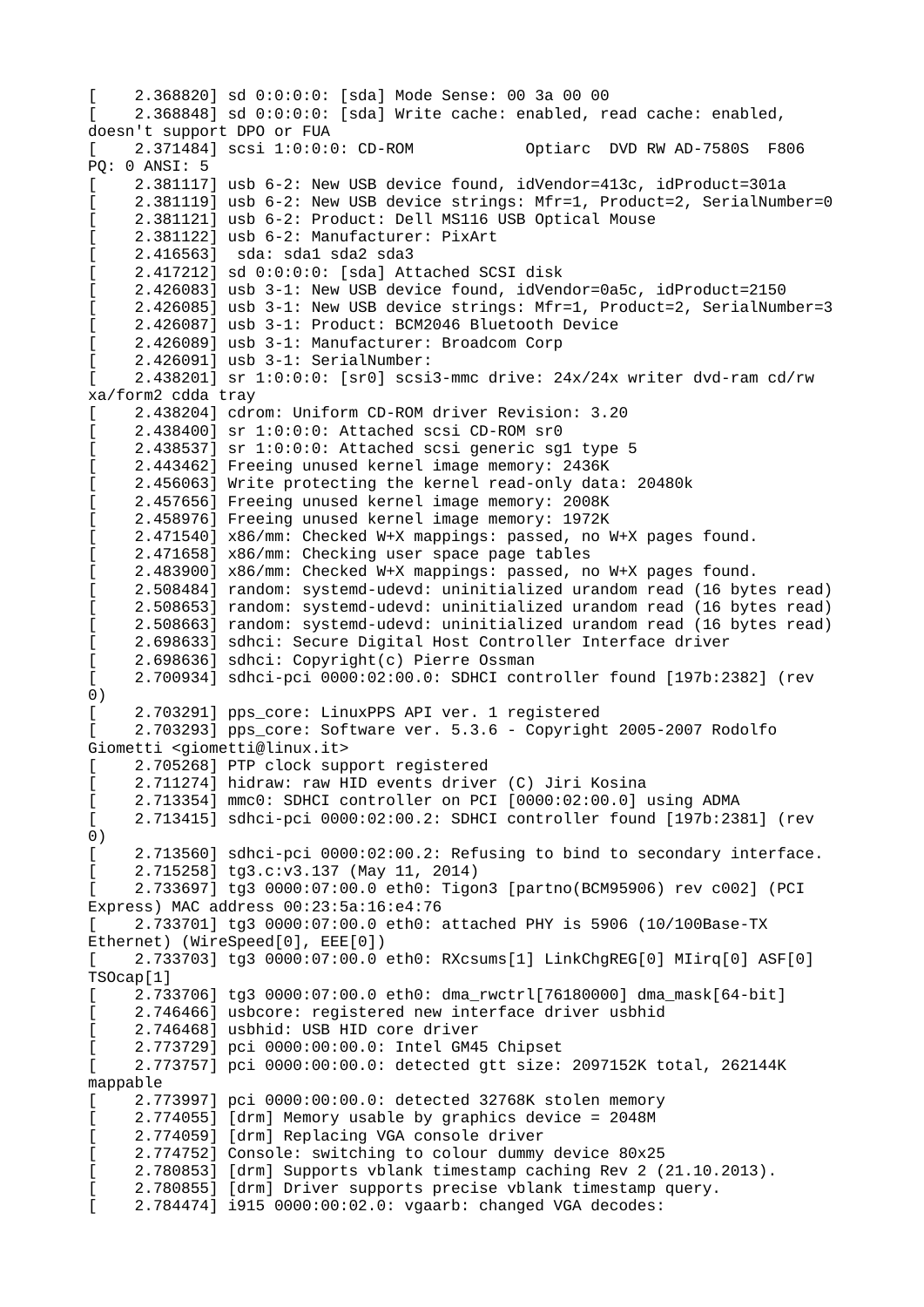olddecodes=io+mem,decodes=io+mem:owns=io+mem 2.785824] [drm:intel cpu fifo underrun irq handler [i915]] \*ERROR\* CPU pipe B FIFO underrun [ 2.808048] usb 2-3: new high-speed USB device number 3 using ehci-pci 2.820328] tg3 0000:07:00.0 enp7s0: renamed from eth0 2.8245571 input: PixArt Dell MS116 USB Optical Mouse as /devices/pci0000:00/0000:00:1d.0/usb6/6-2/6-2:1.0/0003:413C:301A.0001/input/ input6 [ 2.824745] hid-generic 0003:413C:301A.0001: input,hidraw0: USB HID v1.11 Mouse [PixArt Dell MS116 USB Optical Mouse] on usb-0000:00:1d.0-2/input0 [ 2.841065] [drm] RC6 disabled, disabling runtime PM support [ 2.842619] [drm] Initialized i915 1.6.0 20171023 for 0000:00:02.0 on minor 0 [ 2.843955] ACPI: Video Device [GFX0] (multi-head: yes rom: no post: no) [ 2.868066] acpi device:07: registered as cooling\_device2 [ 2.868207] input: Video Bus as /devices/LNXSYSTM:00/LNXSYBUS:00/PNP0A08:00/LNXVIDEO:01/input/input7 [ 2.932022] usb 1-6: new high-speed USB device number 3 using ehci-pci [ 3.059821] fbcon: inteldrmfb (fb0) is primary device [ 3.091680] usb 1-6: New USB device found, idVendor=0930, idProduct=6545 [ 3.091682] usb 1-6: New USB device strings: Mfr=1, Product=2, SerialNumber=3 [ 3.091684] usb 1-6: Product: DataTraveler 2.0 [ 3.091686] usb 1-6: Manufacturer: Kingston [ 3.091687] usb 1-6: SerialNumber: [ 3.120106] usb 2-3: New USB device found, idVendor=04f2, idProduct=b090 [ 3.120108] usb 2-3: New USB device strings: Mfr=1, Product=2, SerialNumber=0 [ 3.120110] usb 2-3: Product: Lenovo EasyCamera [ 3.120111] usb 2-3: Manufacturer: Vimicro Corp. [ 3.241316] usb-storage 1-6:1.0: USB Mass Storage device detected [ 3.241512] scsi host4: usb-storage 1-6:1.0 3.241659] usbcore: registered new interface driver usb-storage [ 3.243620] usbcore: registered new interface driver uas 4.216599] input: AlpsPS/2 ALPS GlidePoint as /devices/platform/i8042/serio1/input/input5 [ 4.258337] scsi 4:0:0:0: Direct-Access Kingston DataTraveler 2.0 PMAP PQ: 0 ANSI: 4 [ 4.258806] sd 4:0:0:0: Attached scsi generic sg2 type 0 [ 4.259572] sd 4:0:0:0: [sdb] 15248832 512-byte logical blocks: (7.81 GB/7.27 GiB) [ 4.260193] sd 4:0:0:0: [sdb] Write Protect is off [ 4.260196] sd 4:0:0:0: [sdb] Mode Sense: 23 00 00 00 [ 4.260797] sd 4:0:0:0: [sdb] No Caching mode page found 4.260799] sd 4:0:0:0: [sdb] Assuming drive cache: write through [ 4.265811] sdb: sdb1 sdb2 [ 4.268803] sd 4:0:0:0: [sdb] Attached SCSI removable disk [ 4.667192] Console: switching to colour frame buffer device 160x50 [ 4.686484] i915 0000:00:02.0: fb0: inteldrmfb frame buffer device [ 5.588682] ISO 9660 Extensions: Microsoft Joliet Level 3 [ 5.593682] ISO 9660 Extensions: RRIP\_1991A [ 5.930190] random: crng init done [ 5.930194] random: 7 urandom warning(s) missed due to ratelimiting [ 31.895838] ip\_tables: (C) 2000-2006 Netfilter Core Team 31.946976] systemd[1]: systemd 237 running in system mode. (+PAM +AUDIT +SELINUX +IMA +APPARMOR +SMACK +SYSVINIT +UTMP +LIBCRYPTSETUP +GCRYPT +GNUTLS +ACL +XZ +LZ4 +SECCOMP +BLKID +ELFUTILS +KMOD -IDN2 +IDN -PCRE2 defaulthierarchy=hybrid) [ 31.964153] systemd[1]: Detected architecture x86-64. [ 31.968284] systemd[1]: Set hostname to <qwerty>. 32.543886] systemd[1]: Created slice User and Session Slice. [ 32.544333] systemd[1]: Created slice System Slice. 32.544501] systemd[1]: Listening on /dev/initctl Compatibility Named Pipe. [ 32.544539] systemd[1]: Reached target Slices. [ 32.544696] systemd[1]: Listening on Journal Socket (/dev/log). [ 32.544818] systemd[1]: Started Forward Password Requests to Wall Directory Watch.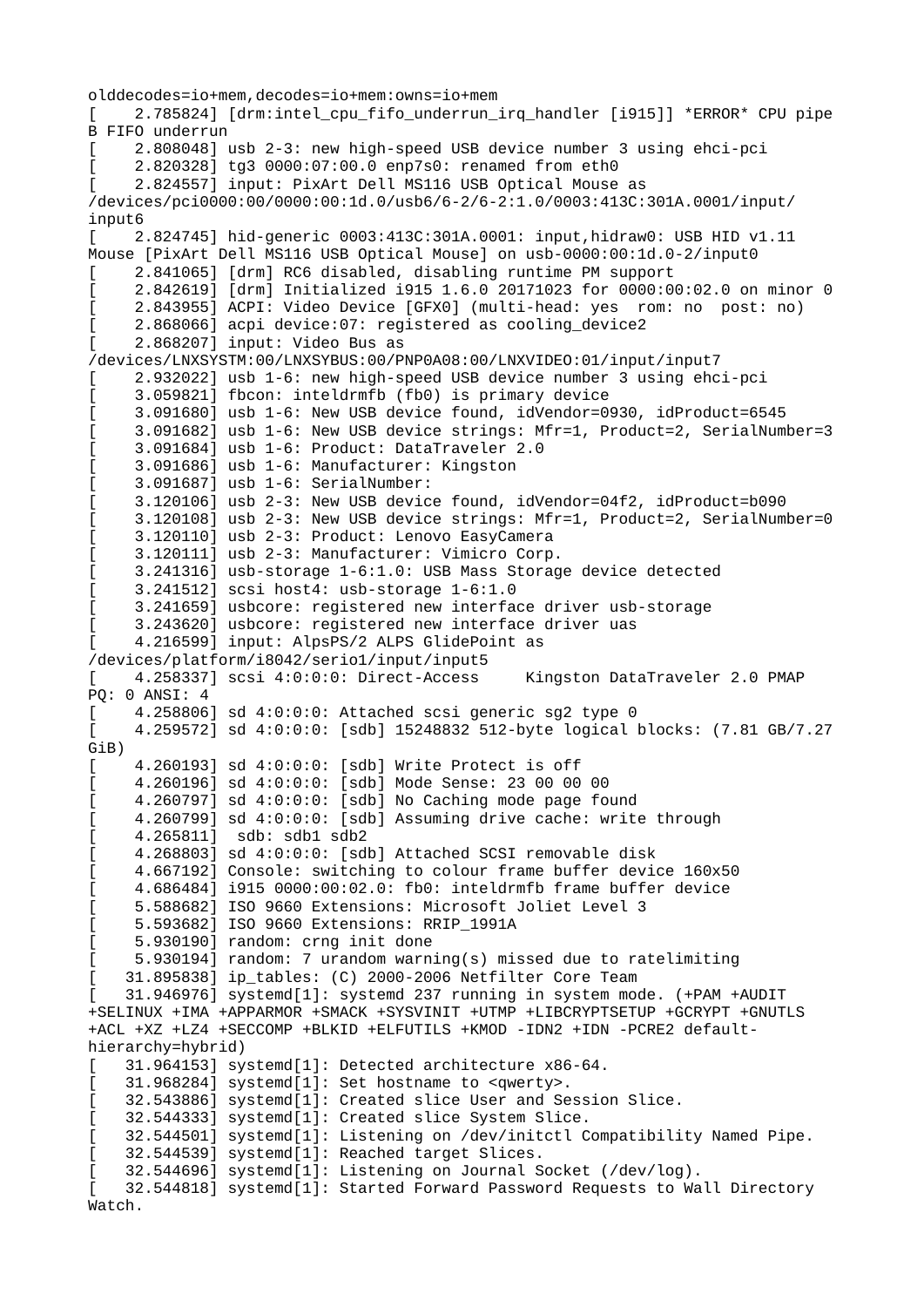[ 32.545131] systemd[1]: Set up automount Arbitrary Executable File Formats File System Automount Point. [ 34.107332] systemd-journald[802]: Received request to flush runtime journal from PID 1 34.186416] lp: driver loaded but no devices found 34.364430] ppdev: user-space parallel port driver [ 35.035384] nf\_conntrack version 0.5.0 (16384 buckets, 65536 max) [ 35.974188] ip6\_tables: (C) 2000-2006 Netfilter Core Team [ 38.390907] shpchp: Standard Hot Plug PCI Controller Driver version: 0.4 [ 38.456189] zram: Added device: zram0 [ 38.456430] zram: Added device: zram1 [ 40.237725] zram0: detected capacity change from 0 to 1024061440 [ 41.157774] cfg80211: Loading compiled-in X.509 certificates for regulatory database [ 41.180449] cfg80211: Loaded X.509 cert 'sforshee: 00b28ddf47aef9cea7' [ 41.652381] ACPI Warning: SystemIO range 0x0000000000000428- 0x000000000000042F conflicts with OpRegion 0x0000000000000400-0x000000000000047F (\PMIO) (20170831/utaddress-247) [ 41.652391] ACPI Warning: SystemIO range 0x0000000000000428- 0x000000000000042F conflicts with OpRegion 0x0000000000000400-0x000000000000047F (\PMIO) (20170831/utaddress-247) [ 41.652397] ACPI: If an ACPI driver is available for this device, you should use it instead of the native driver [ 41.652401] ACPI Warning: SystemIO range 0x00000000000011B0- 0x00000000000011BF conflicts with OpRegion 0x0000000000001180-0x00000000000011BB (\GPIO) (20170831/utaddress-247) [ 41.652406] ACPI Warning: SystemIO range 0x00000000000011B0- 0x00000000000011BF conflicts with OpRegion 0x0000000000001180-0x00000000000011BB (\GPIO) (20170831/utaddress-247) 41.652410] ACPI: If an ACPI driver is available for this device, you should use it instead of the native driver [ 41.652412] ACPI Warning: SystemIO range 0x0000000000001180- 0x00000000000011AF conflicts with OpRegion 0x0000000000001180-0x00000000000011BB (\GPIO) (20170831/utaddress-247) [ 41.652416] ACPI Warning: SystemIO range 0x0000000000001180- 0x00000000000011AF conflicts with OpRegion 0x0000000000001180-0x00000000000011BB (\GPIO) (20170831/utaddress-247) 41.652421] ACPI: If an ACPI driver is available for this device, you should use it instead of the native driver [ 41.652422] lpc\_ich: Resource conflict(s) found affecting gpio\_ich [ 41.717006] Adding 1000056k swap on /dev/zram0. Priority:5 extents:1 across:1000056k SSFS [ 41.741368] zram1: detected capacity change from 0 to 1024061440 [ 41.750689] Adding 1000056k swap on /dev/zram1. Priority:5 extents:1 across:1000056k SSFS [ 42.425509] Intel(R) Wireless WiFi driver for Linux [ 42.425512] Copyright(c) 2003- 2015 Intel Corporation [ 42.425837] iwlwifi 0000:04:00.0: can't disable ASPM; OS doesn't have ASPM control [ 42.848435] iwlwifi 0000:04:00.0: loaded firmware version 8.83.5.1 build 33692 op\_mode iwldvm [ 43.853981] iwlwifi 0000:04:00.0: CONFIG\_IWLWIFI\_DEBUG disabled [ 43.853985] iwlwifi 0000:04:00.0: CONFIG\_IWLWIFI\_DEBUGFS enabled [ 43.853987] iwlwifi 0000:04:00.0: CONFIG\_IWLWIFI\_DEVICE\_TRACING enabled [ 43.853989] iwlwifi 0000:04:00.0: Detected Intel(R) WiFi Link 5100 AGN,  $REV = 0x54$ 44.226341] intel\_powerclamp: No package C-state available [ 44.332352] ieee80211 phy0: Selected rate control algorithm 'iwl-agn-rs' 44.340613] intel\_powerclamp: No package C-state available [ 44.728928] Bluetooth: Core ver 2.22 [ 44.728963] NET: Registered protocol family 31 [ 44.728964] Bluetooth: HCI device and connection manager initialized [ 44.728970] Bluetooth: HCI socket layer initialized [ 44.728974] Bluetooth: L2CAP socket layer initialized